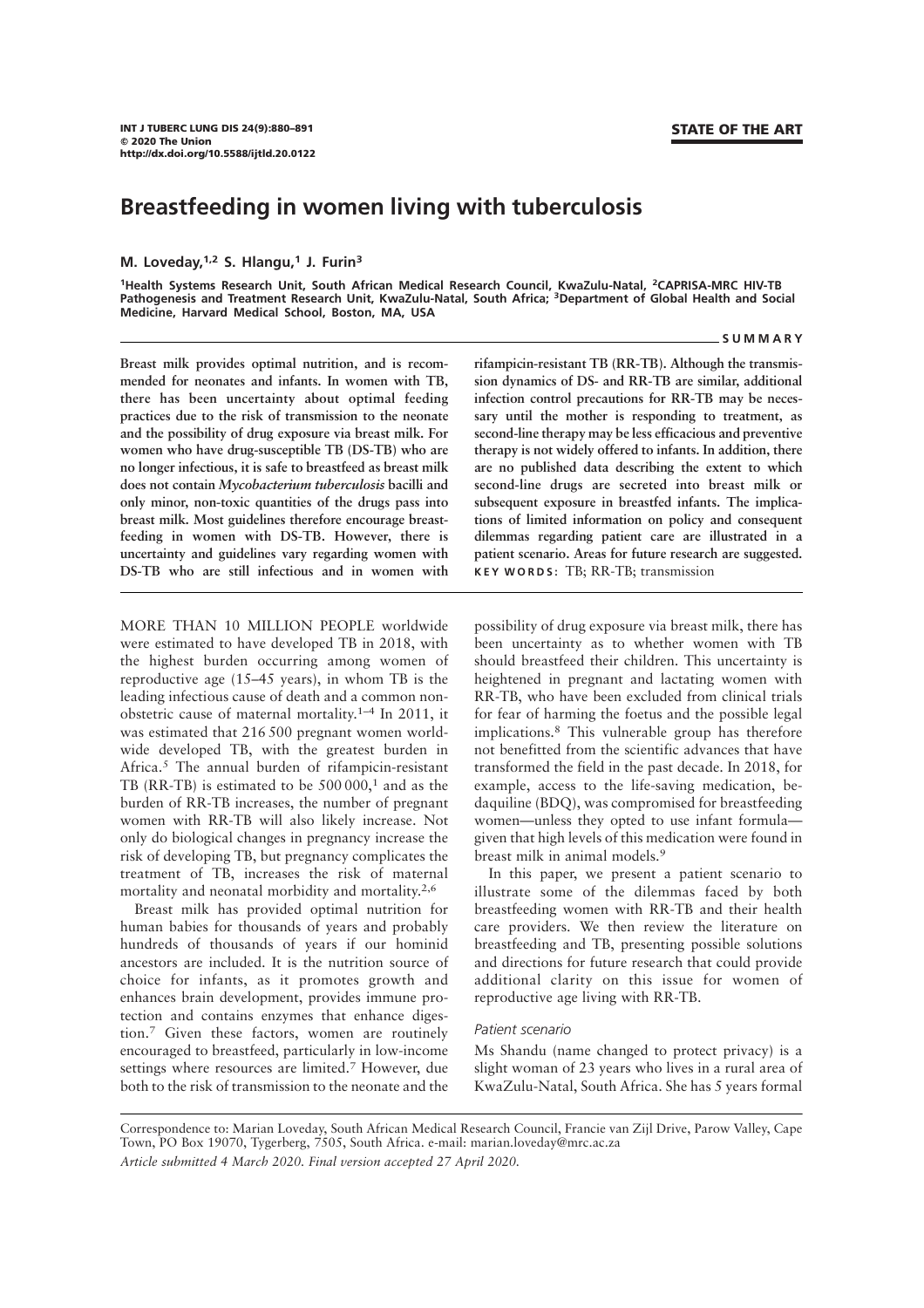education and in 2014 was found to be infected with HIV and started on antiretroviral therapy. She was diagnosed with RR-TB in January 2019, and as she was pregnant and co-infected with HIV, hospitalised for treatment initiation. According to the country protocol, she was started on a short (9-month) treatment regimen which included BDQ in the intensive phase.<sup>10</sup> After discharge, her first child, a baby girl, born at 32 weeks' gestational age weighed 2000 g. In line with the country protocol at the time and the theoretical risks regarding breastfeeding for mothers living with RR-TB, the clinician responsible for her management informed Ms Shandu of the uncertainty concerning levels of BDQ in breast milk, the possible airborne transmission of RR-TB to her baby during breastfeeding and suggested that formula feeding might be the best option.

Given her level of education, the shock of her diagnosis and the thought of infecting her unborn baby, Ms Shandu was in no position to discuss the risk of transmission during breastfeeding compared to bottle feeding, or the implications of higher levels of BDQ in breastmilk. After much thought she decided to breastfeed, as not only is breastfeeding strongly encouraged in all primary health care clinics in the country, but with no fixed income, she had limited resources with which to buy formula milk and sterilise bottles. However, this decision was fraught with anxiety and a constant concern about BDQ in her breast milk, and the risk of airborne transmission of RR-TB to her baby while breastfeeding.

A month after the birth of the baby, Ms Shandu returned to the hospital for her monthly review meeting. On presentation, Ms Shandu who was slight to begin with, had lost weight as the RR-TB treatment, taken in the morning, gave her day-long nausea and no appetite. Eating was difficult, and she often vomited. Joint pain, a known side effect of one of the medications in her treatment regimen (pyrazinamide), in her ankles made walking difficult. She expressed her constant anxiety (and possible depression) about her baby, who was still small. She feared that the baby's low weight was either because she had infected her baby with RR-TB or because she had decided to breastfeed despite the doctor's concern that breastfeeding was not necessarily the optimal choice while on BDQ.

Despite these complexities, Ms Shandu completed her treatment and was cured. Six months later she was healthy, picking up weight and had resumed all her household responsibilities. Her child was thriving, with her weight increasing and following the normal trajectory of the growth chart; she was also reaching her developmental milestones in a timely fashion.

#### Search strategy

For this review, we searched the scholarly literature from 1946 to 28 February 2020 in PubMed, Ovid,

Cochrane, Epistemonikos, PDQ, Health Evidence, TRIP, Prospero and Center for Reviews & Dissemination databases using the search terms 'tuberculosis', 'breastfeeding', 'breast milk', 'neonates', 'newborn', 'perinatal', 'first-line TB treatment', 'second-line TB treatment' 'rifampicin-resistance' and 'drug resistance'. We also searched national and international TB guidelines to assess their recommendations on breastfeeding. Our review focused on two areas: 1) the risk of TB transmission to the infant during breastfeeding; and 2) the risk of drug exposure for the infant via breast milk.

#### Ethical approval

This work was nested within a study approved by the South African Medical Research Council (Cape Town, South Africa) Ethics Review Committee (EC017-6/2016) and the KwaZulu-Natal Health Research Committee. The patient scenario is extracted from an interview with a participant who agreed to participate, provided written informed consent and was reimbursed for her travel and time.

## FINDINGS

### Summary of guideline recommendations

Table 1 gives a summary of recommendations regarding breastfeeding during pregnancy for both drug-susceptible TB (DS-TB) and RR-TB.

## Risk of TB transmission to the neonate/infant

As breast milk does not contain M. tuberculosis bacilli, the transmission of TB through breast milk does not occur;11,12 feeding is, however, contraindicated in the case of active TB mastitis or any other active TB breast or nipple lesion, until these have healed.7,13,14 However, in women who have active TB and are still infectious, guidelines vary from the wearing of masks by the mother,13 to separation from the newborn for 2–3 weeks until the mother has been effectively treated, is smear-negative and no longer considered infectious, and the newborn has been given chemoprophylaxis.<sup>14</sup> However, with the current tools available, it is not possible to conclusively determine the 'infectiousness' of a mother with RR-TB, which might be slightly delayed due to the less efficacious second-line treatment. Sputum microscopy has limited specificity and sensitivity, particularly in people co-infected with HIV, and is unable to distinguish between viable and dead organisms. The turnaround time for mycobacterial culture can be as long as 6-8 weeks, whereas the  $Xpert^{\circledR} MTB/RIF$  test (Cepheid, Sunnyvale, CA, USA) is unable to distinguish between viable and dead organisms.15–17 Consequently, some guidelines focus on smear positivity and others on culture positivity. Although the transmission dynamics of DS-TB and RR-TB appear to be similar, once effective therapy has been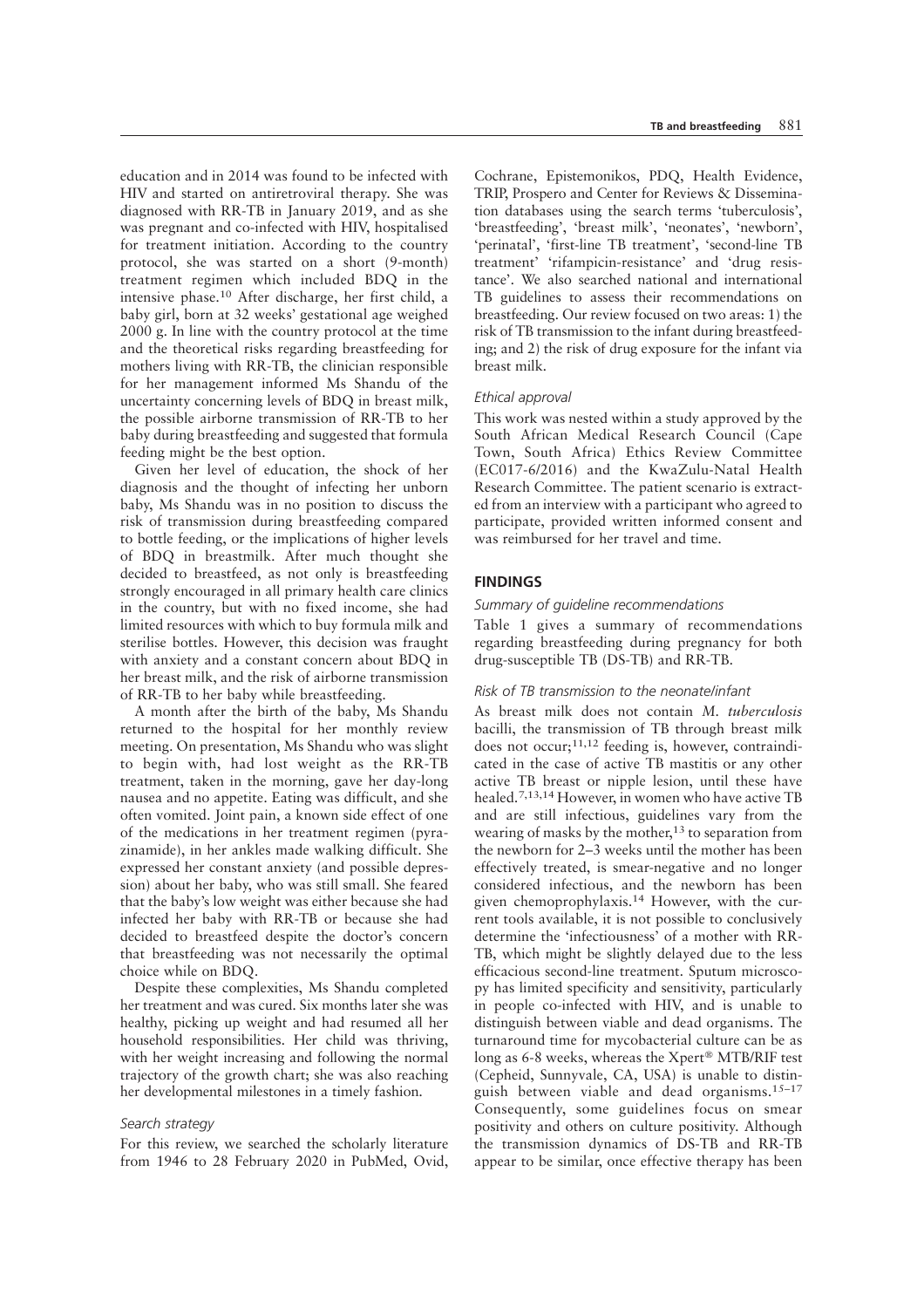| Guideline                                                                          | DS-TB                                                                                                                                                                                                                                                                                                                                                                                                                                                                                                                                                                                                                                                                                                                                                         | RR-TB                                                                                                                                                                                                                                                                                                                                                                                                                                                                                                                                                                                                                                                                                                                                                                                                                                |
|------------------------------------------------------------------------------------|---------------------------------------------------------------------------------------------------------------------------------------------------------------------------------------------------------------------------------------------------------------------------------------------------------------------------------------------------------------------------------------------------------------------------------------------------------------------------------------------------------------------------------------------------------------------------------------------------------------------------------------------------------------------------------------------------------------------------------------------------------------|--------------------------------------------------------------------------------------------------------------------------------------------------------------------------------------------------------------------------------------------------------------------------------------------------------------------------------------------------------------------------------------------------------------------------------------------------------------------------------------------------------------------------------------------------------------------------------------------------------------------------------------------------------------------------------------------------------------------------------------------------------------------------------------------------------------------------------------|
| WHO 2010. <sup>31</sup> 2014 <sup>32</sup> and<br>201933                           | Maternal infectiousness and drug susceptibility<br>should be determined. It is not necessary to<br>separate the neonate from the mother if the<br>mother does not have (or is not suspected of<br>having) MDR-TB. It is not necessary to stop<br>breastfeeding.<br>Breastfeeding is recommended, irrespective of<br>the TB status of the mother; the risk of TB<br>transmission through breast milk is negligible<br>and, although the most commonly used<br>anti-TB drugs are excreted into breast milk in<br>small amounts, there is no evidence that this<br>induces drug resistance. Separation from the<br>mother is not advised, especially in resource-<br>limited settings where establishing<br>breastfeeding can be critical for child<br>survival. | No formal quidelines issued in the past decade on<br>breastfeeding and RR-TB<br>Knowledge about the safety of bedaquiline and<br>delamanid in pregnancy and while breastfeeding is<br>sparse. It is recommended that in such cases, a longer<br>regimen be individualized to include components with<br>a safety profile that is better established.                                                                                                                                                                                                                                                                                                                                                                                                                                                                                 |
| <b>WHO Companion</b><br>Handbooks for RR-TB,<br>201434                             |                                                                                                                                                                                                                                                                                                                                                                                                                                                                                                                                                                                                                                                                                                                                                               | The mother and her baby should not be completely<br>separated. However, if the mother is sputum smear-<br>positive, the care of the infant should be left to family<br>members until she becomes sputum smear-negative, if<br>this is feasible. When the mother and infant are<br>together, this common time should be spent in well-<br>ventilated areas or outdoors. The mother should use a<br>surgical mask until she becomes sputum smear-<br>negative.<br>Any effects on infants of such exposure during the full<br>course of drug-resistant TB treatment have not been<br>established. Therefore, it is preferable to provide infant<br>formula options as an alternative to breastfeeding.                                                                                                                                  |
| United States Centers for<br>Disease Control and<br>Prevention, 2020 <sup>35</sup> | Breastfeeding is encouraged for women who<br>are deemed non-infectious and are being<br>treated with first-line agents.                                                                                                                                                                                                                                                                                                                                                                                                                                                                                                                                                                                                                                       |                                                                                                                                                                                                                                                                                                                                                                                                                                                                                                                                                                                                                                                                                                                                                                                                                                      |
| South African National<br>Department of Health,<br>2014, 36 201910                 | Mothers must be encouraged to breastfeed<br>their babies whilst on TB treatment. All the<br>TB drugs are safe for use during<br>breastfeeding. If the mother is infectious<br>(both smear-positive and smear-negative/<br>culture positive PTB) surgical masks must be<br>used to protect the child from infection.                                                                                                                                                                                                                                                                                                                                                                                                                                           | Pregnant and breastfeeding women with pulmonary RR-<br>TB and/or uncomplicated EPTB, regardless of HIV<br>status, may receive the short regimen [for RR-TB]. The<br>patient should be reviewed by the National Clinical<br>Advisory Committee (NCAC) – this is for surveillance<br>purposes due to lack of data on use of these regimens.                                                                                                                                                                                                                                                                                                                                                                                                                                                                                            |
| Curry International<br>Tuberculosis Center,<br>201837                              |                                                                                                                                                                                                                                                                                                                                                                                                                                                                                                                                                                                                                                                                                                                                                               | If the mother is still potentially infectious with drug-<br>resistant TB, mother and baby should be separated<br>until the mother is not infectious. However, mother-<br>infant bonding is important and there are trade-offs to<br>be considered in making a decision about separating a<br>newborn and its mother. Options such as outdoor<br>visitation with the mother wearing a mask may be<br>appropriate.<br>Because of the risk of arthropathy in immature animal<br>models, ATS (the American Thoracic Society) does not<br>recommend use of fluoroquinolones during<br>breastfeeding. However, in the setting of MDR-TB,<br>where fluoroquinolones play such an essential role, the<br>potential benefit may outweigh the potential risk. In<br>these situations, the family should be informed of the<br>theoretical risk |

Table 1 Guidelines for breastfeeding in lactating women on TB treatment

 $TB =$  tuberculosis; DS-TB = drug-susceptible TB; RR-TB = rifampicin-resistant TB; WHO = World Health Organization; MDR-TB = multidrug-resistant TB; PTB = pulmonary TB; EPTB =  $ext{extrapulmonary TB}$ ; HIV = human immunodeficiency virus.

initiated to which the mother is responding, there should be no need for additional infection control precautions for RR-TB.18 However, where practical and resources allow, the importance of good ventilation when breastfeeding and the wearing of masks by the mother, if provided by the health services, should be encouraged until the mother's sputum is smearnegative and she is responding to treatment.

In our review, we found no formal studies showing a direct link of airborne TB transmission from a breastfeeding mother to neonate/infant. One study undertaken in South Africa reported an increased risk of TB transmission from mothers with TB to neonates and infants in the first year of life: 9/74 (12%) of the infants born to mothers with TB developed TB in the first year of life.<sup>19</sup> This was significantly higher than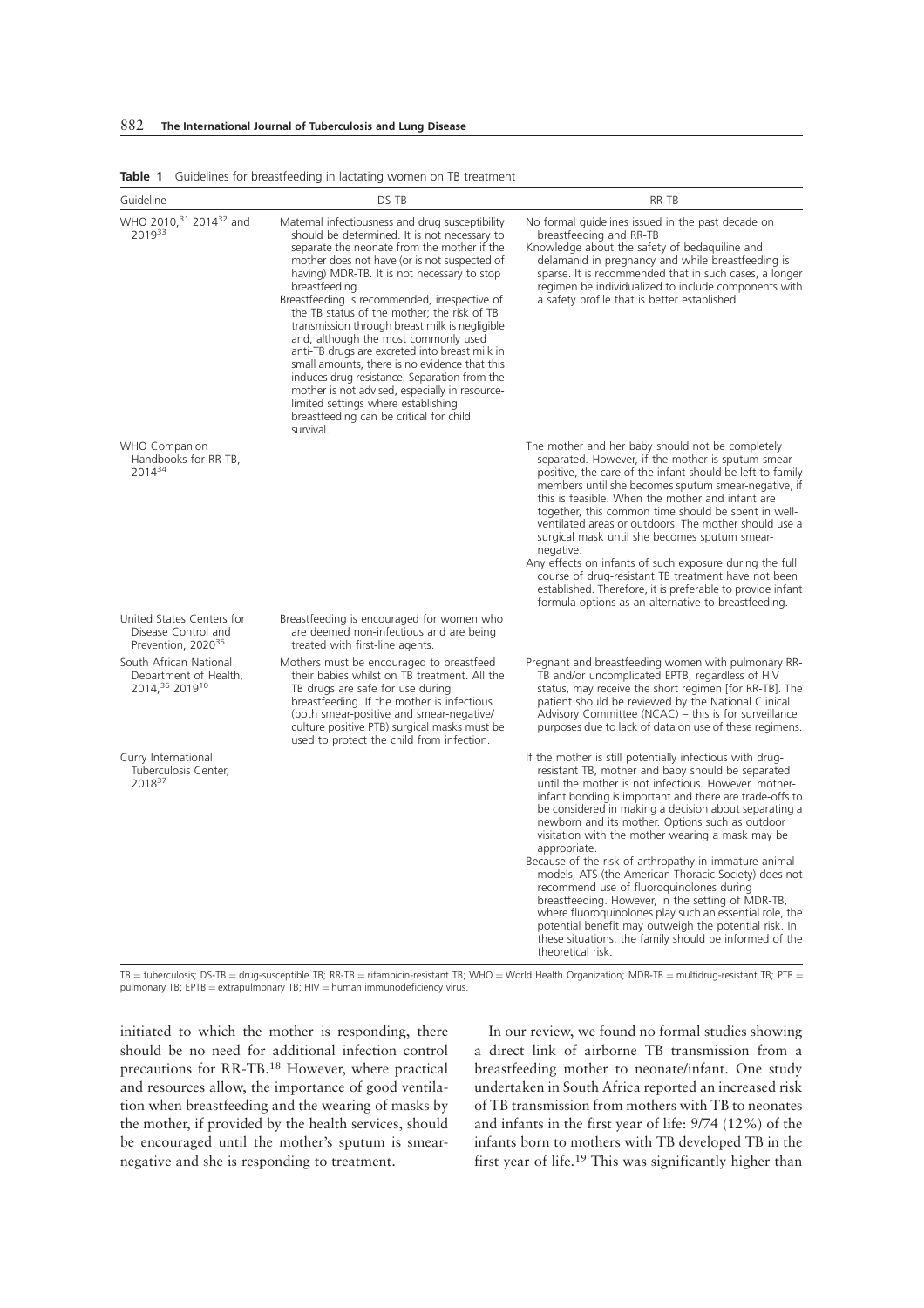the control group of infants born to mothers without TB. Several other studies have documented the increased risk of transmission with the degree of sputum smear positivity of the TB index case, the geographical proximity, intensity and frequency of exposure of the child to the individual with TB and the child's HIV status and age.20–22 Although these studies did not establish a link between breastfeeding and TB transmission, there could be an increased risk of transmission during breastfeeding due to the proximity and duration of shared airspace during feeding of any kind.

## Risk of neonatal drug exposure

For women being treated with first-line TB drugs, it is safe to breastfeed, as only minor quantities of the drugs, which are not toxic, have no adverse effects and do not seem to predispose to the development of drug resistance, pass into breast milk.23–25 Most guidelines therefore encourage breastfeeding in a woman on first-line TB treatment who is no longer infectious.<sup>24</sup> In addition, it is recommended that breastfeeding infants receiving isoniazid prophylaxis, should also receive pyridoxine supplementation at a dose of 1 mg  $kg^{-1}$  day<sup>-1</sup>.<sup>25</sup>

However, there is a paucity of evidence regarding the safety of exposing a developing foetus to secondline TB treatment. In addition, there are no published data describing the effect during the pre- and postpartum period on the pharmacokinetics (PK) of second-line TB drugs and the extent to which these drugs are secreted into the breast milk of lactating mothers.<sup>14</sup> The subsequent exposure to breastfeeding infants is also unknown. The uncertainty regarding breastfeeding and second-line TB treatment has been exacerbated by the inclusion of new and repurposed drugs in RR-TB treatment regimens. Recent studies in animal models showed a high exposure of BDQ in breast milk,<sup>9</sup> and data on the exposure of drugs such as linezolid and clofazimine in breast milk with subsequent infant exposure is limited to case reports and small case series.26–28

In Table 2, all the drugs used to treat both DS-TB and RR-TB are listed, together with what is known about the extent of their concentration in breast milk. Much of the information is based on case reports and small case studies.

## Patient care dilemmas, policy considerations and areas for future research

While it is clear that breastfeeding is recommended for all women with DS-TB once they are no longer considered 'infectious', there is uncertainty about what to recommend for women who are being treated for RR-TB. A paucity of evidence, fear-based infection control practices and unclear guideline recommendations mean that providers caring for women with RR-TB who have to advise women on how best to nourish their newborn, are unsure about what to tell them. While more reseach is clearly needed to remedy this situation, the current situation is in need of urgent improvement.

## What is patient- and family-centred care for breastfeeding women with RR-TB?

One area that could be a targetted for immediate improvement could be how providers communicate uncertainty and unknowns about RR-TB treament, and what patient- and family-centred care for breastfeeding women is. Patients with RR-TB do need to be informed about their treatment so that they can actively participate in shared decision making with their providers. However, this should not involve providing a list of risks and 'unknowns' and expecting the patient to choose what they prefer. This was illustrated in the patient scenario, in which, in accordance with the breastfeeding policy at the time, the clinician responsible for Ms Shandu's care described to her the uncertainties and concerns around BDQ and breastfeeding. These uncertainties only served to increase Ms Shandu's anxieties about her health and the health of her child, and she consequently disengaged from her providers.

However, very little is known about the other second-line drugs, their concentration in breast milk and the consequences of exposure to these drugs via breast milk. One wonders therefore whether questioning the use of one of the most effective drugs in RR-TB treatment and the practice of breastfeeding to a young ill woman who has just delivered her first baby is wise or beneficial in any way. Similarly, one could also question the wisdom of proposing bottle feeding without knowing the patient's social circumstances, given the consequent financial implications, especially in the case of patients like Ms Shandu who have no fixed income and live in rural areas. Instead, sharing uncertainties only increased this young vulnerable mother's anxiety, fears and guilt.

Patient- or family-centred care means listening to the patient's hopes and concerns, understanding their social situation, whereby a collaborative decision is taken jointly by the health care provider and the patient after taking into account all relevant factors.

### Risk of RR-TB transmission during breastfeeding

Common sense is essential in the formulation of policy; however, recommendations of formula feeding for women with RR-TB appear to contradict this. With regard to the risk of airborne transmission, the mother generally holds her baby at the same distance from her face when she is breastfeeding, bottle feeding or just holding her baby. Although the recommendation for formula feeding may seem intuitive to avoid the risk of second-line drug exposure, there are multiple benefits to breastfeeding, which may be negated when formula is given. Even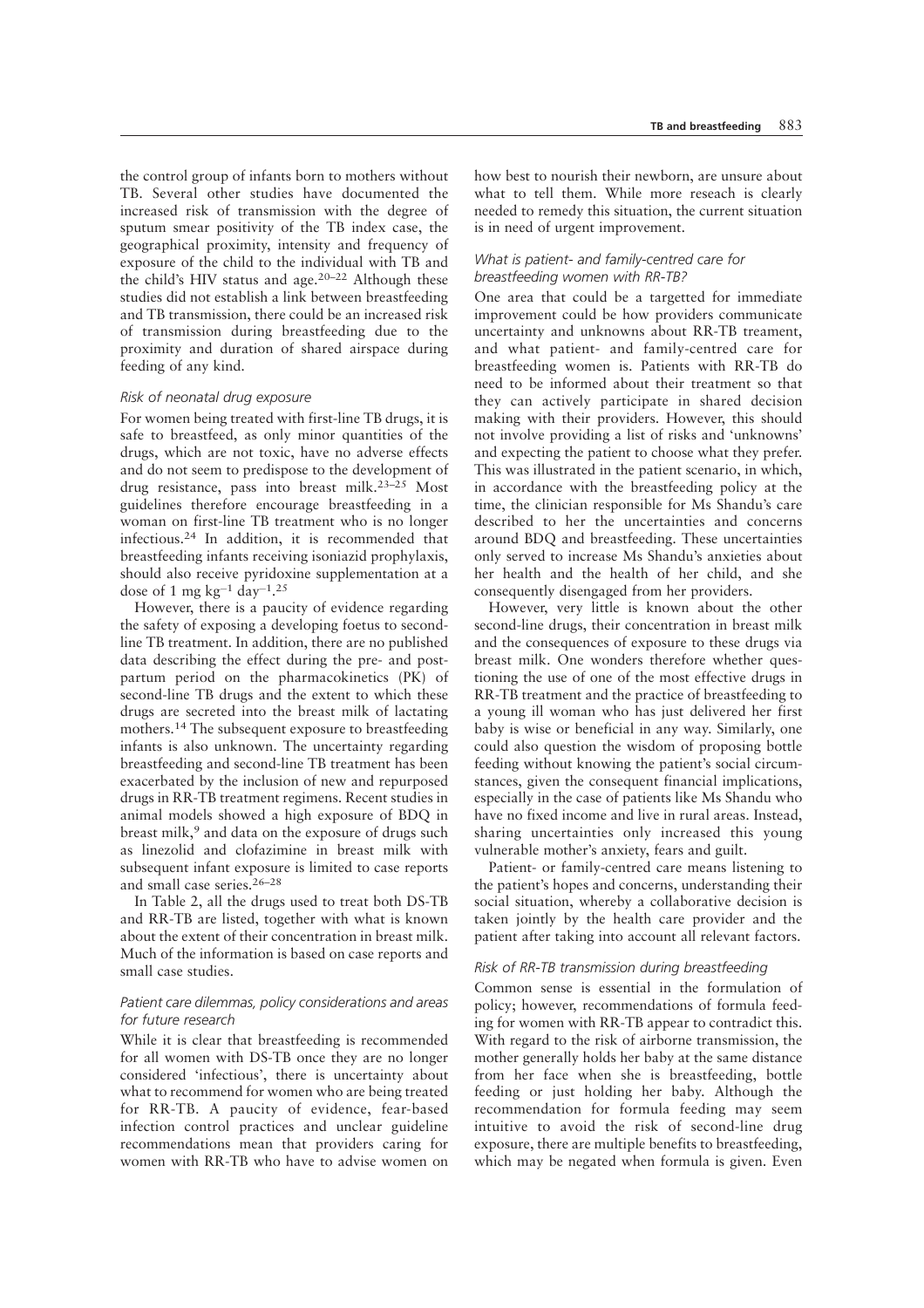|  | Table 2 Breast milk excretion and breastfeeding recommendations for first and second-line TB drugs |
|--|----------------------------------------------------------------------------------------------------|

| TB drug                        | Breast milk excretion/breastfeeding                                                                                                                                                                                                                                                                                                                                                                                                                                                                                                                                                                                                                                                                                                                                                                                                                                                                                                                                                                                                                                                                                                                                                                                                                                                                                                                                                                                                                                                                             |
|--------------------------------|-----------------------------------------------------------------------------------------------------------------------------------------------------------------------------------------------------------------------------------------------------------------------------------------------------------------------------------------------------------------------------------------------------------------------------------------------------------------------------------------------------------------------------------------------------------------------------------------------------------------------------------------------------------------------------------------------------------------------------------------------------------------------------------------------------------------------------------------------------------------------------------------------------------------------------------------------------------------------------------------------------------------------------------------------------------------------------------------------------------------------------------------------------------------------------------------------------------------------------------------------------------------------------------------------------------------------------------------------------------------------------------------------------------------------------------------------------------------------------------------------------------------|
| First-line drugs<br><b>INH</b> | Although there have been no reports of INH-induced effects in the nursing infant, there may be potential for                                                                                                                                                                                                                                                                                                                                                                                                                                                                                                                                                                                                                                                                                                                                                                                                                                                                                                                                                                                                                                                                                                                                                                                                                                                                                                                                                                                                    |
|                                | interference with nucleic acid function and for hepatotoxicity, <sup>38,39</sup> as INH and its metabolite, acetylisoniazid, are<br>excreted in breast milk. <sup>39,40</sup> A woman was given a single oral dose of 300 mg. Both INH and the metabolite<br>were present in her milk within 1 h, with peak levels of INH (16.6 $\mu q/mL$ ) occurring at 3 h and those of the<br>metabolite $(3.76 \mu q/mL)$ at 5 h. At 5 and 12 h after the dose, INH levels in the milk were twice the levels in<br>simultaneously obtained plasma. Levels of acetylisoniazid were similar in plasma and milk at 5 and 12 h. The<br>elimination half-life for milk INH was calculated to be 5.9 h, whereas that of the metabolite was 13.5 h. Both<br>were detectable in milk 24 h after the dose. The 24-h excretion of INH was estimated to be 7 mg. <sup>39</sup> Two other<br>studies also reported substantial excretion of INH into human milk. <sup>40,41</sup> A milk:plasma ratio of 1.0 was reported<br>in one of these studies, <sup>40</sup> and in the other, milk levels 3 h after a maternal dose of 5 mg/kg were 6 $\mu$ g/mL. <sup>41</sup><br>Doubling the maternal dose of INH doubled the milk concentration.<br>Women can safely breastfeed their infants while taking INH if the infant is periodically examined for signs and<br>symptoms of peripheral neuritis or hepatitis. <sup>14,38</sup> The American Academy of Pediatrics classifies INH as<br>compatible with breastfeeding. <sup>42</sup> |
|                                | The amount of INH in breast milk is insufficient to treat TB in the breastfed infant.                                                                                                                                                                                                                                                                                                                                                                                                                                                                                                                                                                                                                                                                                                                                                                                                                                                                                                                                                                                                                                                                                                                                                                                                                                                                                                                                                                                                                           |
| PZA                            | PZA is excreted into human milk. A non-breastfeeding woman was given an oral 1 g dose of PZA, the peak milk<br>concentration, 1.5 $\mu$ g/mL, occurred at 3 h. <sup>43</sup> The peak maternal plasma concentration, 42.0 $\mu$ g/mL, occurred at<br>2 h and the milk:plasma ratio was approximately 0.04.44 These data suggest that breastfeeding should not be<br>discouraged in women taking PZA but breastfeeding infants should be monitored for the rare toxicities observed<br>in patients taking the drug: jaundice, fever, loss of appetite, nausea and vomiting, thrombocytopenia, rash and<br>arthralgia. <sup>45</sup>                                                                                                                                                                                                                                                                                                                                                                                                                                                                                                                                                                                                                                                                                                                                                                                                                                                                              |
|                                | The amount of PZA in breast milk is insufficient to treat TB in the breastfed infant.                                                                                                                                                                                                                                                                                                                                                                                                                                                                                                                                                                                                                                                                                                                                                                                                                                                                                                                                                                                                                                                                                                                                                                                                                                                                                                                                                                                                                           |
| <b>EMB</b>                     | EMB is excreted into human milk. Milk concentrations in two women (unpublished data) were 1.4 µg/mL (after an<br>oral dose of 15 mg/kg) and 4.60 µg/mL (dosage not given). <sup>38</sup> Corresponding maternal serum levels were 1.5<br>and 4.62 µg/mL, respectively, indicating milk:serum ratios of approximately 1:1. A physiologically based<br>pharmacokinetic model of EMB predicted an exclusively breastfed infant would receive a daily dose of 0.08 mg/<br>kg with a maternal dosage of 24.5 mg/kg, 0.3% of the weight-adjusted maternal dosage. <sup>46</sup> The American<br>Academy of Pediatrics classifies EMB as compatible with breastfeeding. <sup>42</sup><br>The amount of EMB in breastmilk would be insufficient to treat TB in a breastfed infant.                                                                                                                                                                                                                                                                                                                                                                                                                                                                                                                                                                                                                                                                                                                                      |
| Rifamycins                     | Rifamycin antibiotics are effective against mycobacteria and key first-line TB drugs. Rifamycin derivatives include<br>RBT, RIF and RPT. Rifamycin derivates are bactericidal and act against the persistent metabolically quiescent<br>bacterial population. They work by inhibiting RNA polymerase by binding to the DNA-dependent RNA. <sup>47</sup> The<br>most common adverse events associated with rifamycin antibiotics are renal toxicity, immunological reactions<br>and hepatotoxicity.                                                                                                                                                                                                                                                                                                                                                                                                                                                                                                                                                                                                                                                                                                                                                                                                                                                                                                                                                                                                              |
|                                | RBT                                                                                                                                                                                                                                                                                                                                                                                                                                                                                                                                                                                                                                                                                                                                                                                                                                                                                                                                                                                                                                                                                                                                                                                                                                                                                                                                                                                                                                                                                                             |
|                                | There are no reports describing the use of RBT during breastfeeding. <sup>48</sup> However, the molecular weight (about<br>847), moderate plasma protein binding, and a long half-life (45 h) suggest that excretion into milk should be<br>expected and the infant should be monitored for adverse events such as leukopenia, neutropenia and rash. The<br>Centres for Disease Control and other professional organisations state that breastfeeding should not be<br>discouraged in women taking RBT. <sup>49</sup> Breastfeeding women must be informed that their milk may be stained a<br>brown-orange colour. <sup>48</sup>                                                                                                                                                                                                                                                                                                                                                                                                                                                                                                                                                                                                                                                                                                                                                                                                                                                                               |
|                                | The amount of RBT in milk is insufficient to treat TB in the breastfed infant.<br><b>RIF</b>                                                                                                                                                                                                                                                                                                                                                                                                                                                                                                                                                                                                                                                                                                                                                                                                                                                                                                                                                                                                                                                                                                                                                                                                                                                                                                                                                                                                                    |
|                                | RIF (molecular weight 823) is excreted in low amounts into breast milk. Concentrations of 1-3 µg/mL were<br>reported in one study, with about 0.05% of the daily dose appearing in the milk. <sup>40,45</sup> A second study reported<br>concentrations of 3.4–4.9 $\mu$ g/mL 12 h after a single 450 mg oral dose, with an average 21.3 $\mu$ g/mL in the<br>maternal serum levels, indicating a milk:plasma ratio of about 0.20. <sup>50</sup> Measured infant serum levels have not<br>been reported. A physiologically based pharmacokinetic model of RIF predicted that a fully breastfed infant<br>would achieve a maximum serum concentration of about 0.2 mg/L with a maternal dose of 10.9 mg/kg daily. <sup>46</sup><br>In one case report, in a woman taking RIF 450 mg and INH 300 mg for the first 7 months of lactation, the infant<br>had no adverse reactions. <sup>51</sup> No reports describing adverse effects in breastfeeding infants have been<br>located. <sup>38,45</sup> This limited information suggests that the low levels of RIF in breast milk would not cause adverse<br>effects in breastfed infants. The American Academy of Pediatrics has classified RIF as compatible with<br>breastfeeding, but suggests monitoring for jaundice. <sup>14,42</sup>                                                                                                                                                                                                                       |
|                                | The amount of RIF in breast milk would be insufficient to treat TB in a breastfed infant. <sup>38,45</sup>                                                                                                                                                                                                                                                                                                                                                                                                                                                                                                                                                                                                                                                                                                                                                                                                                                                                                                                                                                                                                                                                                                                                                                                                                                                                                                                                                                                                      |
|                                | <b>RPT</b><br>RPT (molecular weight 877) is closely related to RIF. The molecular weight of RPT and the 13-h half-life of RPT and<br>the active metabolite suggest that these agents will be excreted into milk.                                                                                                                                                                                                                                                                                                                                                                                                                                                                                                                                                                                                                                                                                                                                                                                                                                                                                                                                                                                                                                                                                                                                                                                                                                                                                                |
|                                | Although little is known about the effects of exposure of RPT on a breastfed infant, the Centres for Disease Control<br>and other professional organisations state that breastfeeding should not be discouraged in women on RPT.49<br>However, breastfeeding women should be informed that their breast milk may be stained red-orange.<br>The amount of RPT in breast milk is insufficient to treat TB in the breastfed infant.                                                                                                                                                                                                                                                                                                                                                                                                                                                                                                                                                                                                                                                                                                                                                                                                                                                                                                                                                                                                                                                                                |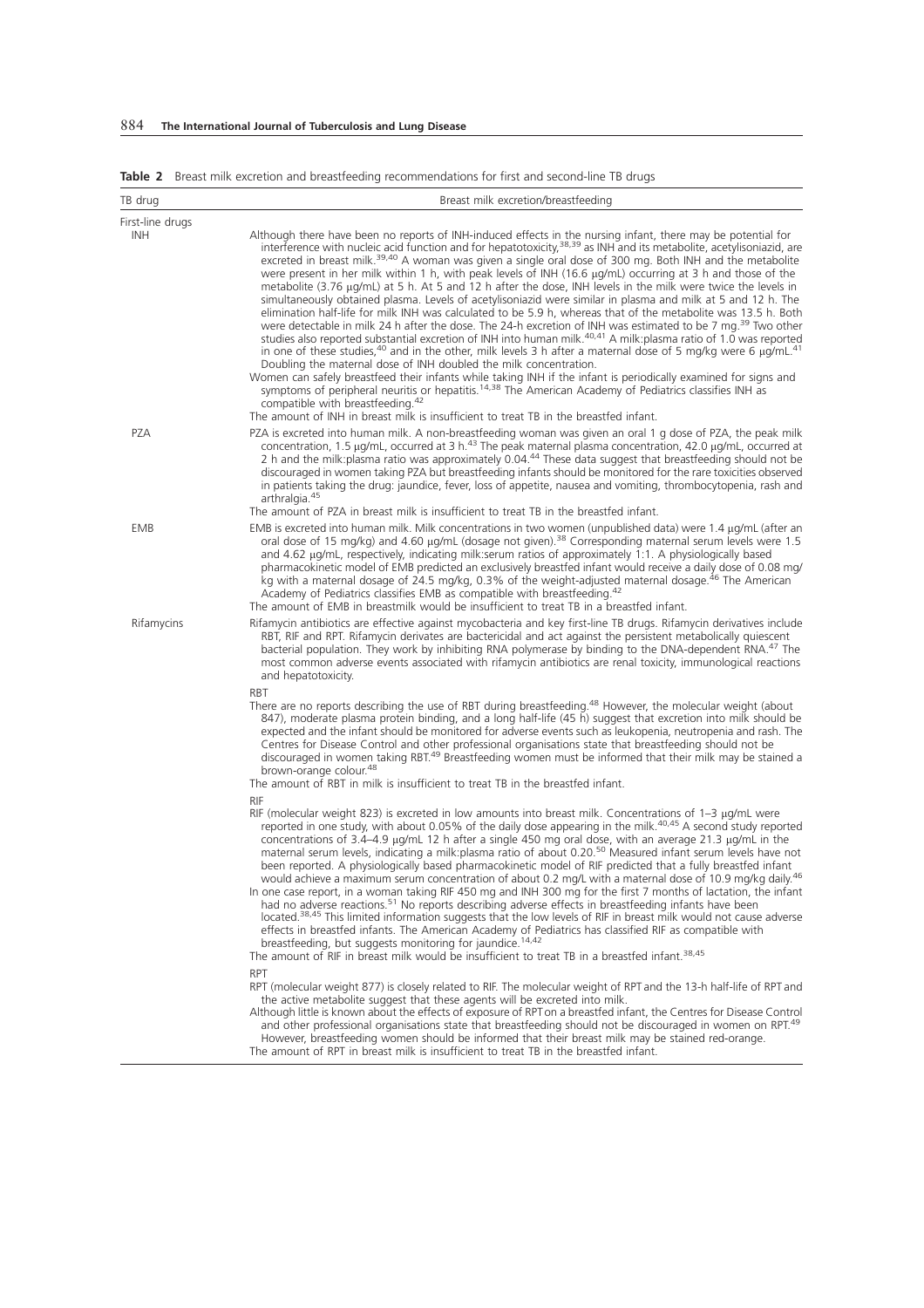Table 2 (continued)

| TB drug                             | Breast milk excretion/breastfeeding                                                                                                                                                                                                                                                                                                                                                                                                                                                                                                                                                                                                                                                                                                                                                                                                                                                                                                                                                                                                                                                                                                      |
|-------------------------------------|------------------------------------------------------------------------------------------------------------------------------------------------------------------------------------------------------------------------------------------------------------------------------------------------------------------------------------------------------------------------------------------------------------------------------------------------------------------------------------------------------------------------------------------------------------------------------------------------------------------------------------------------------------------------------------------------------------------------------------------------------------------------------------------------------------------------------------------------------------------------------------------------------------------------------------------------------------------------------------------------------------------------------------------------------------------------------------------------------------------------------------------|
|                                     | Second-line drugs in drug groups from the WHO RR-TB treatment recommendations <sup>52</sup>                                                                                                                                                                                                                                                                                                                                                                                                                                                                                                                                                                                                                                                                                                                                                                                                                                                                                                                                                                                                                                              |
| Group A<br>Quinolones <sup>53</sup> | When the quinolones first became available their use in breastfeeding women was not recommended due to<br>possible arthropathy and other serious adverse events such as phototoxicity. However, recent studies indicate<br>little risk. <sup>54,55</sup>                                                                                                                                                                                                                                                                                                                                                                                                                                                                                                                                                                                                                                                                                                                                                                                                                                                                                 |
|                                     | Two quinolones (LVX and MFX) are currently recommended by the WHO in the treatment of RR-TB. OFX, an earlier<br>generation quinolone is not currently recommended, but included at the bottom of the table under drugs used<br>previously.                                                                                                                                                                                                                                                                                                                                                                                                                                                                                                                                                                                                                                                                                                                                                                                                                                                                                               |
|                                     | The use of LVX and MFX is acceptable in breastfeeding mothers, but infants must be monitored for possible effects<br>on the gastrointestinal flora, such as diarrhoea, thrush or diaper rash. <sup>45</sup> Given the lack of information available<br>on the effect of infant exposure to both drugs, it would be preferable to use an alternate drug for which safety<br>information is available.                                                                                                                                                                                                                                                                                                                                                                                                                                                                                                                                                                                                                                                                                                                                     |
|                                     | <b>LVX</b><br>LVX is excreted into breast milk. <sup>56</sup> One breastfeeding woman was given 500 mg LVX/day during the first 23 days<br>postpartum. <sup>56</sup> Milk samples were collected at various times. The peak concentration in milk was 8.2 µg/mL 5 h                                                                                                                                                                                                                                                                                                                                                                                                                                                                                                                                                                                                                                                                                                                                                                                                                                                                      |
|                                     | after a dose and the pharmacokinetics were similar to those in the plasma. Minimal levels of the drug were<br>detectable 65 h after the last dose. From these data, it was calculated that an exclusively breastfed infant whose<br>mother was taking 500 mg daily would receive 1.25 mg daily in breast milk, which is far below the dose of LVX<br>for children. <sup>56</sup> Infant exposure can be reduced by avoiding breastfeeding for 4 to 6 h after a dose.                                                                                                                                                                                                                                                                                                                                                                                                                                                                                                                                                                                                                                                                     |
|                                     | <b>MFX</b><br>There are no known reports describing the use of MFX during breastfeeding, so the effect of this exposure on a<br>breastfed infant is unknown. The molecular weight (about 401), moderate metabolism (52%), plasma protein<br>binding (30–50%), and half-life of 8–15 h suggest MFX will be excreted into breast milk.                                                                                                                                                                                                                                                                                                                                                                                                                                                                                                                                                                                                                                                                                                                                                                                                     |
| <b>BDQ</b>                          | There are no known reports describing the use of BDQ during breastfeeding. The molecular weight (about 556)<br>and long half-life (almost 6 months) suggest that both may be excreted into breast milk, but the high plasma<br>protein binding might reduce the amount excreted. In animal models, the breast milk concentration of BDQ was<br>$6-12$ times the maximum maternal plasma level. <sup>9</sup> However, there are no human data available. Breastfed<br>infants should be monitored for nausea, arthralgia, headache, haemoptysis, and chest pain, the most common<br>$($ >10%) adverse reactions observed in patients. $57$                                                                                                                                                                                                                                                                                                                                                                                                                                                                                                |
| <b>LZD</b>                          | The molecular weight of LZD (about 337) is low enough that excretion into breast milk is likely.<br>Three case reports of a single woman each documented LZD levels in breastfed infants. From their data, all three<br>studies concluded that breastfed infants would receive far less than the 30 mg/kg daily maximum dosage of LZD<br>for infants. <sup>58</sup>                                                                                                                                                                                                                                                                                                                                                                                                                                                                                                                                                                                                                                                                                                                                                                      |
|                                     | • A lactating woman was given a single dose of 600 mg of LZD orally. Milk samples were taken at 10 time<br>points over the next 24 h. The peak concentration of LZD in breast milk occurred 2 h after the dose with a<br>value of 12.4 mg/L. Milk concentrations fell with a half-life of 6.5 h and were detectable up to 24 h after the<br>dose. <sup>59</sup> Using these data, an exclusively breastfed infant would receive 2 mg/kg daily.<br>• A woman was given oral LZD 600 mg every 12 h. She pumped milk from both breasts 8 times daily on Days 1<br>and 14 of therapy. Peak breast milk LZD levels were 9.75 mg/L on Day 1 and 18.73 mg/L on Day 14. Using<br>these data, an exclusively breastfed infant would receive 7.85% of the weight-adjusted maternal dosage on<br>Day 1 and 15.61% on Day 14. Using the average milk level on Day 14, a fully breastfed infant would receive a<br>dosage of 1.84 mg/kg daily.                                                                                                                                                                                                        |
|                                     | • A woman given LZD 600 mg orally every 12 h donated breast milk samples at various times over a 24-h period,<br>45 h after the first dose. Breast milk LZD levels ranged from 3.5 to 12.2 mg/L, with the highest level shortly<br>after a dose and the lowest shortly before the following dose. <sup>60</sup><br>One case report documents the levels of LZD in an infant. A random blood sample was taken from a breastfed<br>infant 3-4 h after a maternal dose and found to contain <0.2 mg/L of LZD, although the time of previous<br>breastfeeding was unknown. A breast milk sample obtained 1 h after the infant's serum sample and 4 h after<br>LZD administration was 8.9 mg/L. <sup>60</sup>                                                                                                                                                                                                                                                                                                                                                                                                                                 |
|                                     | Given the limited information available and possible complications of myelosuppression and reversible<br>thrombocytopenia, women taking LZD should probably not breastfeed. <sup>45</sup>                                                                                                                                                                                                                                                                                                                                                                                                                                                                                                                                                                                                                                                                                                                                                                                                                                                                                                                                                |
| Group B                             |                                                                                                                                                                                                                                                                                                                                                                                                                                                                                                                                                                                                                                                                                                                                                                                                                                                                                                                                                                                                                                                                                                                                          |
| CFZ                                 | CFZ is excreted into breast milk. Milk can be coloured pink to bright red and pigmentation of the breastfed infant<br>may result. There are four case reports of infants exposed to CFZ via breast milk:<br>• Eight lactating mothers who had leprosy received CFZ either 50 mg daily ( $n = 5$ ), 100 mg every other day ( $n = 5$ )<br>2) or 100 mg daily ( $n = 1$ ) for an average of 5 months. Milk levels collected 4–6 h after the dose averaged<br>1.33 mg/L (range 0.8–1.7). Infants received an average of 0.199 mg/kg daily (range 0.17–0.26), which<br>averaged 22.1% (range 13.5-30) of the maternal weight-adjusted dosage. <sup>61</sup><br>• A lactating mother received CFZ (between 100 and 300 mg/day), 6 days/week, for a 6-month period. Her<br>breastfed infant became 'ruddy and then slightly hypermelanotic.' <sup>62</sup> The baby's skin colour returned to a<br>normal 5 months after the mother's medication was stopped.<br>. In a further two case reports of single infants, both developed skin discolouration, which reversed a couple of<br>months after breastfeeding was stopped. <sup>63,64</sup> |
|                                     | The American Academy of Pediatrics classifies CFZ as a drug whose effect on the breastfeeding infant is unknown,<br>except for skin pigmentation. <sup>42</sup>                                                                                                                                                                                                                                                                                                                                                                                                                                                                                                                                                                                                                                                                                                                                                                                                                                                                                                                                                                          |
| CS                                  | CS is excreted into breast milk. Milk concentrations in four lactating women taking 250 mg of the drug four times<br>daily ranged from 6 to 19 µg/mL, an average of 72% of serum levels. <sup>65</sup> It is estimated that an exclusively<br>breastfed infant would receive 1.7 mg/kg daily, 11-28% of a usual infant dosage. <sup>38</sup> No adverse effects were<br>observed in the nursing infants. <sup>65</sup> The American Academy of Pediatrics classifies CS as compatible with<br>breastfeeding. <sup>42</sup>                                                                                                                                                                                                                                                                                                                                                                                                                                                                                                                                                                                                               |
| <b>TRD</b>                          | We were unable to find any data regarding the use of TRD during breastfeeding.                                                                                                                                                                                                                                                                                                                                                                                                                                                                                                                                                                                                                                                                                                                                                                                                                                                                                                                                                                                                                                                           |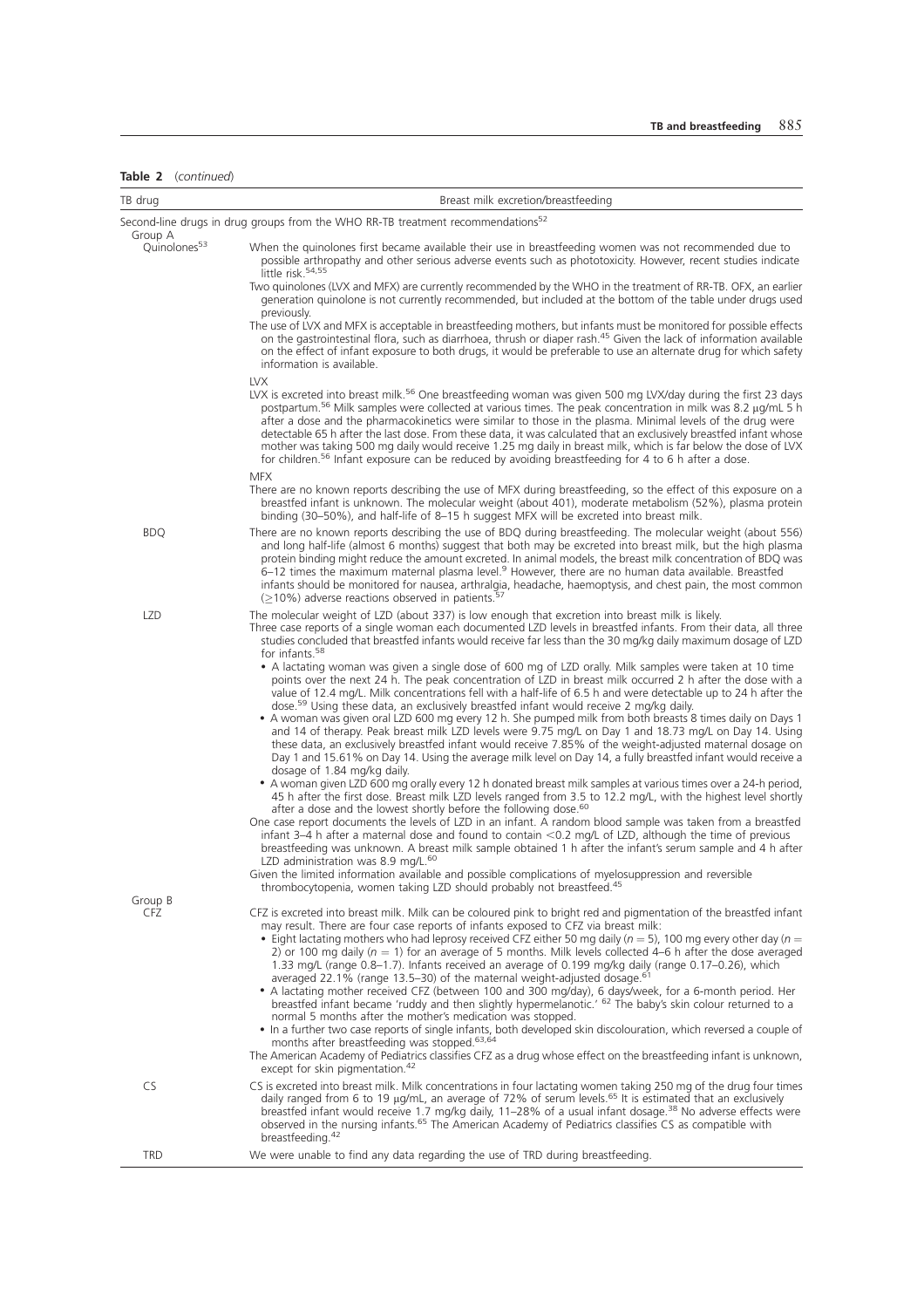#### Table 2 (continued)

| TB drug         | Breast milk excretion/breastfeeding                                                                                                                                                                                                                                                                                                                                                                                                                                                                                                                                                                                                                                                                                                                                                                                                                                                                                                                                                                                                                                                                                                                                                                       |
|-----------------|-----------------------------------------------------------------------------------------------------------------------------------------------------------------------------------------------------------------------------------------------------------------------------------------------------------------------------------------------------------------------------------------------------------------------------------------------------------------------------------------------------------------------------------------------------------------------------------------------------------------------------------------------------------------------------------------------------------------------------------------------------------------------------------------------------------------------------------------------------------------------------------------------------------------------------------------------------------------------------------------------------------------------------------------------------------------------------------------------------------------------------------------------------------------------------------------------------------|
| <b>DLM</b>      | Group C (EMB and PZA are included above in the first-line drugs)<br>We were unable to find any data regarding the use of DLM during breastfeeding.                                                                                                                                                                                                                                                                                                                                                                                                                                                                                                                                                                                                                                                                                                                                                                                                                                                                                                                                                                                                                                                        |
| Carbapenums     | Three carbapenems, members of the $\beta$ -lactam class of antibiotics, are recommended by the WHO for the<br>treatment of RR-TB. These include imipenem-cilastatin (Imp/Cln), meropenem and ertapenem. There have been<br>reports of disruption of the infant's gastrointestinal flora with $\beta$ -lactam antibiotics, resulting in diarrhoea or<br>thrush. However, these effects have not been adequately evaluated. <sup>45</sup>                                                                                                                                                                                                                                                                                                                                                                                                                                                                                                                                                                                                                                                                                                                                                                   |
|                 | Imp/CIn<br>Small amounts of Imp/Cln are excreted into breast milk, amounts which are comparable to other $\beta$ -lactam<br>antibiotics. <sup>66</sup> There are no known reports describing the use of Imp/Cln during breastfeeding, so the effects of<br>this exposure on a breastfed infant are unknown. However, Imp/Cln can be used to treat breastfeeding<br>mothers. <sup>45</sup>                                                                                                                                                                                                                                                                                                                                                                                                                                                                                                                                                                                                                                                                                                                                                                                                                 |
|                 | <b>MPM</b><br>As the molecular weight of MPM is low (about 384), MPM is excreted into breast milk. There are two case reports<br>documenting levels of MPM in breast milk and the effects of exposure on infants:<br>• One mother who exclusively breastfed her infant took MPM (3 g/day) for 7 days. <sup>67</sup> The average and maximum<br>MPM concentrations of respectively 0.48 and 0.644 µg/mL were reported; this gave an estimated infant dose<br>of 97 μg/kg/day. No adverse effects in the infant were noted.<br>• A second mother breastfed her infant for four months. <sup>68</sup> At 2 months, the mother was treated with a 2-week<br>course of MPM and tobramycin (doses not specified) for a cystic fibrosis exacerbation with no change in the<br>infant's stool pattern. At 6 months, the infant's renal function was normal.<br>Given the absence of toxic effects in the nursing infants, it appears that MPM is compatible with breastfeeding.<br>However, as data are so limited, breastfed infants should be monitored for the most common adverse effects<br>observed in adult patients: headache, nausea, constipation, diarrhoea, anaemia, vomiting and rash. <sup>69</sup> |
|                 | ETP<br>There is one study documenting drug levels of ETP in five lactating mothers and their infants. <sup>70</sup> The women<br>received 1 g ETP daily for 5-14 days postpartum, for acute pelvic infections. Breast milk samples were obtained<br>before the first dose, twice during the 24 h after the last dose and daily in the morning 2–5 days after the last<br>dose. Milk concentrations during the first 24 h of the last dose ranged from $<$ 0.125 mg/L to 0.3 mg/L. Milk<br>concentration was $\leq$ 0.125 mg/L by Day 3 in four of the women and after 5 days in the fifth. This limited<br>information suggests that as the concentration of ETP in breast milk is low, it is unlikely to cause adverse effects<br>in breastfed infants and can be used in lactating mothers.                                                                                                                                                                                                                                                                                                                                                                                                             |
| Aminoglycosides | Two of the four aminoglycosides (AMK and SM) are presently included in the WHO treatment guidelines. KM and<br>CPM are no longer recommended in the treatment of RR-TB and are included at the bottom of the table under<br>drugs used previously.<br>The use of aminoglycosides in pregnancy is avoided because of the potential for otoxicity and deafness. <sup>71,72</sup><br>However, as oral absorption of the aminoglycosides is poor, the risk of ototoxicity from breastfeeding is not                                                                                                                                                                                                                                                                                                                                                                                                                                                                                                                                                                                                                                                                                                           |
|                 | expected. In three of the four aminoglycosides (AMK, KM and SM), the potential problems for a breastfed infant<br>include modification of bowel flora, direct effects on the infant and interference with interpretation of culture<br>results if a fever workup is required. <sup>48</sup>                                                                                                                                                                                                                                                                                                                                                                                                                                                                                                                                                                                                                                                                                                                                                                                                                                                                                                               |
|                 | <b>AMK</b><br>AMK is excreted into breast milk in low concentrations. In three separate case reports, AMK drugs levels in the<br>breast milk of lactating women were documented. In all three instances, after a single dose of 100 mg AMK<br>intramuscularly, only traces of the drug were found 2 and 6 h after the dose. <sup>73-75</sup> As oral absorption is poor,<br>ototoxicity in infants exposed to AMK is not expected and is considered compatible with breastfeeding. <sup>45</sup>                                                                                                                                                                                                                                                                                                                                                                                                                                                                                                                                                                                                                                                                                                          |
|                 | SM<br>SM is poorly excreted into breast milk and milk: plasma ratios of 0.5–1.0 have been reported. <sup>76</sup> In a Russian study,<br>46 women received a 1 g intramuscular dose of SM resulting in a peak SM milk level of 2.6 mg/L. <sup>77</sup> The<br>American Academy of Pediatrics classifies SM as compatible with breastfeeding. <sup>42</sup>                                                                                                                                                                                                                                                                                                                                                                                                                                                                                                                                                                                                                                                                                                                                                                                                                                                |
| ETH             | The relatively low molecular weight (about 166) suggests that the drug will be secreted into breast milk, but there<br>are no reports describing the amount in milk. There is one report of infants exposed to ETH in breast milk who<br>had developmental problems, but their mothers were exposed to several drugs during pregnancy and<br>breastfeeding, so the problems cannot be attributed to ETH. <sup>78</sup> Although the effect of ETH exposure on an infant<br>is unknown, breastfeeding should not be discouraged in a woman who is breastfeeding. <sup>45</sup> if possible however,<br>an alternate drug maybe preferred.                                                                                                                                                                                                                                                                                                                                                                                                                                                                                                                                                                  |
| PTH             | We were unable to find any data regarding its use during breastfeeding.                                                                                                                                                                                                                                                                                                                                                                                                                                                                                                                                                                                                                                                                                                                                                                                                                                                                                                                                                                                                                                                                                                                                   |
| PAS             | PAS is excreted into breast milk. One lactating woman took a single 4 g oral dose of PAS. A peak milk level of 1.1<br>mg/L occurred at 3 h after the dose. The drug's half-life in milk was estimated to be 2.5 h. <sup>43</sup> Using these data, a<br>fully breastfed infant would receive a maximum of about 0.25% of the maternal weight-adjusted dosage. No<br>published information on levels of PAS in infants was found.<br>This limited information indicates that maternal PAS produces low levels in milk and would not cause any adverse                                                                                                                                                                                                                                                                                                                                                                                                                                                                                                                                                                                                                                                      |
|                 | effects in breastfed infants, especially if the infant is older than 2 months. Exclusively breastfed infants should be<br>monitored for rare instances of jaundice, gastrointestinal disturbances, hypokalemia, thrombocytopenia and<br>haemolysis if this drug is used during lactation. <sup>79</sup>                                                                                                                                                                                                                                                                                                                                                                                                                                                                                                                                                                                                                                                                                                                                                                                                                                                                                                   |
| Pretomanid      | We were unable to find any data regarding its use during breastfeeding.                                                                                                                                                                                                                                                                                                                                                                                                                                                                                                                                                                                                                                                                                                                                                                                                                                                                                                                                                                                                                                                                                                                                   |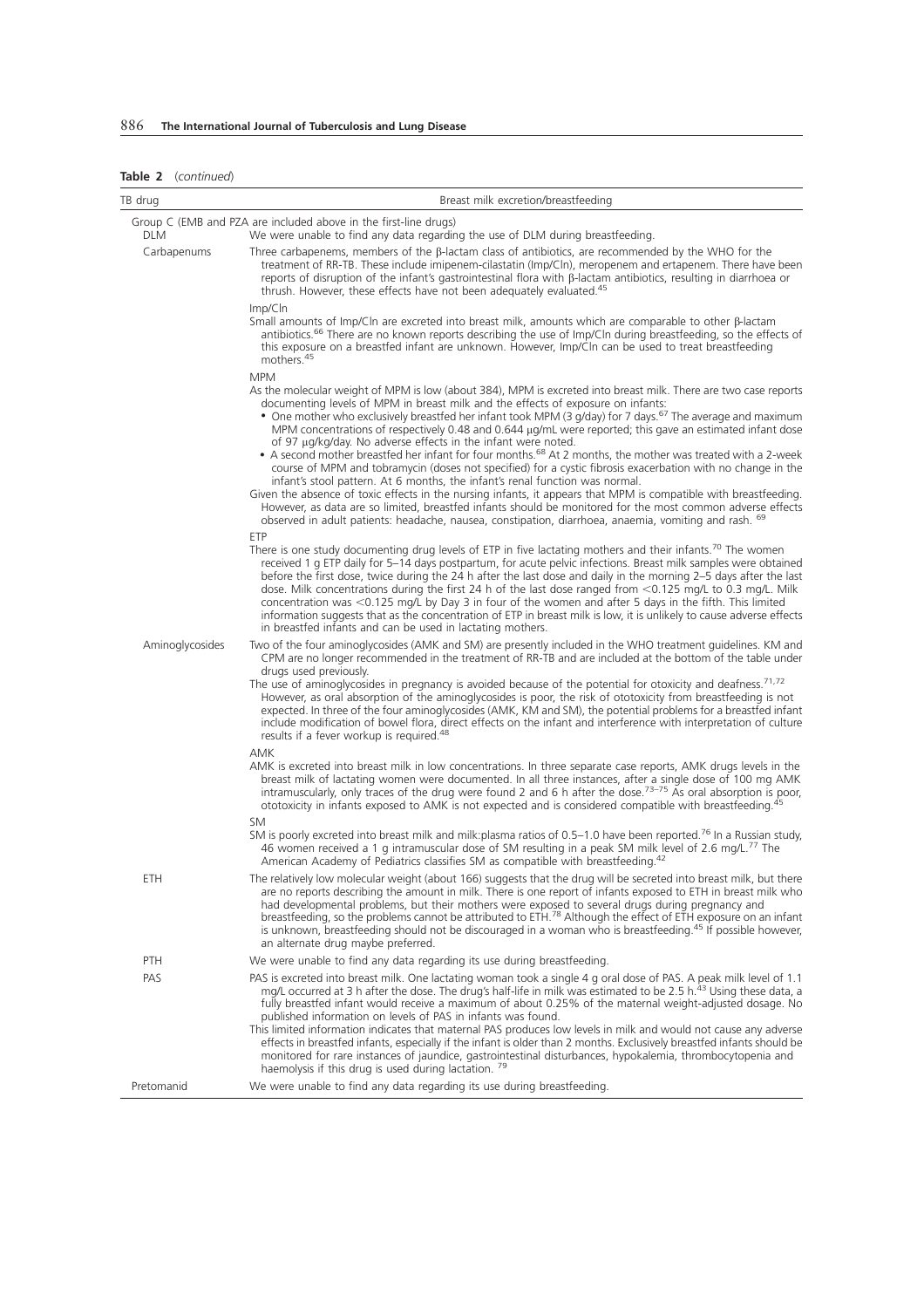## Table 2 (continued)

| TB drug           | Breast milk excretion/breastfeeding                                                                                                                                                                                                                                                                                                                                                                                                                                                                                                                                                                                                                                                                                                                                                                                                                                                                                                                                                                                                                                                                                                                                                                                                                                                                                                                                                                                                                                                                                                                                                                                                                                                                                                                                                |
|-------------------|------------------------------------------------------------------------------------------------------------------------------------------------------------------------------------------------------------------------------------------------------------------------------------------------------------------------------------------------------------------------------------------------------------------------------------------------------------------------------------------------------------------------------------------------------------------------------------------------------------------------------------------------------------------------------------------------------------------------------------------------------------------------------------------------------------------------------------------------------------------------------------------------------------------------------------------------------------------------------------------------------------------------------------------------------------------------------------------------------------------------------------------------------------------------------------------------------------------------------------------------------------------------------------------------------------------------------------------------------------------------------------------------------------------------------------------------------------------------------------------------------------------------------------------------------------------------------------------------------------------------------------------------------------------------------------------------------------------------------------------------------------------------------------|
| Quinolone         | Drugs used previously, but not included in the current WHO treatment quidelines<br><b>OFX</b>                                                                                                                                                                                                                                                                                                                                                                                                                                                                                                                                                                                                                                                                                                                                                                                                                                                                                                                                                                                                                                                                                                                                                                                                                                                                                                                                                                                                                                                                                                                                                                                                                                                                                      |
| Aminoglycosides   | OFX, an early generation guinolone, is no longer recommended by the WHO in 2018 for the treatment of RR-TB. <sup>52</sup><br>OFX is excreted into breast milk in concentrations similar to those in maternal serum. <sup>53, 80</sup> Ten breastfeeding<br>women were each given three oral doses of 400 mg OFX.80 Six simultaneous serum and milk samples were<br>drawn between 2 and 24 h after the third dose of the antibiotic. Milk concentrations were similar to maternal<br>serum concentrations peaking at 2 h (2.41 $\mu q/mL$ ) and falling to 0.05 $\mu q/mL$ at 24 h. The mean milk: serum ratio<br>varied from 0.98 to 1.66, with the highest ratio occurring 24 h after the last dose. The American Academy of<br>Pediatrics classifies OFX as compatible with breastfeeding. <sup>42</sup><br>The following two aminoglycosides were not recommended by the WHO in 2018 for the treatment of RR-TB. <sup>52</sup><br><b>KM</b><br>KM is excreted into breast milk and milk:plasma ratios of 0.05-0.40 have been reported. <sup>76</sup> A lactating mother was<br>given a 1 g intramuscular dose of KM and a peak milk level of 18.4 $\mu$ g/mL was reported. <sup>81</sup> No effects in<br>breastfed infants have been reported. The American Academy of Pediatrics classifies KM as compatible with<br>breastfeeding. <sup>42</sup>                                                                                                                                                                                                                                                                                                                                                                                                                             |
|                   | <b>CPM</b><br>The molecular weight (about 653–669) suggests that the drug will be excreted into breast milk. However, no<br>studies reporting the excretion of CPM into breast milk or infants were located. Given that $\lt 1\%$ of an oral dose<br>is absorbed by adults, the risk, if any, to a nursing infant will be minimal. <sup>48</sup> There is one case report of two<br>breastfed infants whose mothers had RR-TB, for which they received intravenous CPM and other anti-<br>tuberculosis drugs. <sup>82</sup> No other details were available, but the long-term follow-up revealed no evidence of CPM-<br>induced toxicity. Given the dearth of information available, the effect of CPM exposure on a breastfed infant is<br>unknown. However, as CPM is not orally absorbed, it is unlikely to adversely affect the breastfed infant. <sup>45</sup>                                                                                                                                                                                                                                                                                                                                                                                                                                                                                                                                                                                                                                                                                                                                                                                                                                                                                                               |
| <b>CLM</b>        | CLM is excreted into breast milk. There are three studies reporting drug levels in breast milk and the exposed<br>infant, two of which also report the risk of infantile hypertrophic pyloric stenosis in infants exposed to CLM:<br>. Twelve breastfeeding mothers were given 250 mg CLM twice daily. Both the parent drug and metabolite were<br>excreted into milk. <sup>83</sup> Peak levels were measured at respectively 2.2 and 2.8 h and the half-lives of the drug<br>and metabolite were respectively 4.3 and 9 h. The combined exposure for an exclusively breastfed infant was<br>$\sim$ 2% of the mother's weight-adjusted dose. <sup>85</sup><br>. In 2003, a cohort study with 1 166 women investigated the association between maternal use of macrolides<br>(including CLM) and infantile hypertrophic pyloric stenosis. <sup>84</sup> The 1166 breastfeeding women who were<br>prescribed a macrolide from birth to 90 days post-natally were compared to 41778 controls. The OR for<br>stenosis was 2.3-3.0, depending on the postnatal period of exposure (42, 56, 70, or 90 days), but no ORs<br>were significant. When stratified by sex, the ORs for male infants was 1.8–3.1, but this was not significant.<br>The ORs for females at 70 and 90 days post-birth were 10.3 and 7.5, but only the 70 day OR was significant                                                                                                                                                                                                                                                                                                                                                                                                                                  |
|                   | (95%CI 1.2-92.3).<br>• In an Israeli study, 55 breastfed infants exposed to a macrolide (including CLM) were compared to 36 infants<br>exposed to AMX to investigate the possible association between macrolide exposure in milk and infantile<br>hypertrophic pyloric stenosis. <sup>85</sup> The rates of adverse reactions were comparable with 7 (12.7%) in the<br>macrolide group experiencing an adverse reaction (rash, diarrhoea, loss of appetite, somnolence), compared<br>to 3 infants (8.3%) in the AMX group. No cases of infantile hypertrophic pyloric stenosis were observed.<br>Given the limited information available, the effect of CLM exposure on a breastfed infant is unknown. <sup>45</sup> However,<br>given the low levels of CLM in breast milk and safe administration directly to infants, adverse events are unlikely<br>and breastfeeding should not be discouraged in women who need to be treated with CLM. <sup>45</sup> However, the<br>infant should be monitored for possible effects on the gastrointestinal flora, such as diarrhoea, thrush and<br>diaper rash.                                                                                                                                                                                                                                                                                                                                                                                                                                                                                                                                                                                                                                                                           |
| AMX-CLV/augmentin | Limited information on AMX-CLV is available. Based on AMX data, it has been determined that an exclusively<br>breastfed infant will receive a maximum of 0.1 mg/kg daily of AMX with a maternal AMX-CLV dose of 500 mg 3<br>times daily. <sup>86</sup> This amounts to 0.25% to 0.5% of the recommended infant dose of AMX-CLV. There are two<br>case reports documenting the effect of AMX-CLV exposure in breastfed infants:<br>In a prospective study with 67 breastfeeding women, 15 infants (22%) had adverse events which increased<br>with an increase in dosing. All adverse effects were minor and self-limiting, and did not require interruption of<br>breastfeeding, suggesting that AMX-CLV may be safe during lactation. <sup>87</sup> However, larger studies are needed<br>to confirm this finding.<br>• In a case-report of a single month-old infant breastfed since birth, the mother developed mastitis and was<br>treated with 1 g AMX-CLV orally every 12 h and 160 g gentamicin intramuscularly once daily. The infant was<br>breastfed for 10 min, starting 15 min after the first dose of both drugs and 20 min later developed a<br>generalised urticaria which disappeared after 30 min. A few hours later, the infant breastfed again and the<br>urticaria reappeared. After switching to formula feeding, the reaction did not reappear, suggesting that the<br>adverse reaction was related to antibiotic exposure. Although it is not possible to conclusively determine<br>which drug that caused the reaction, AMX-CLV was the most likely candidate. <sup>88</sup><br>The limited information available suggests that adverse reactions in infants exposed to AMX-CLV are uncommon<br>and it can be used in breastfeeding mothers. <sup>45</sup> |

TB = tuberculosis; INH = isoniazid; PZA = pyrazinamide; EMB = ethambutol; RBT = rifabutin; RIF = rifampicin; RPT = rifapentine; WHO = world health organization;<br>RR-TB = rif-resistant tb; LVX = levofloxacin; MFX = moxiflo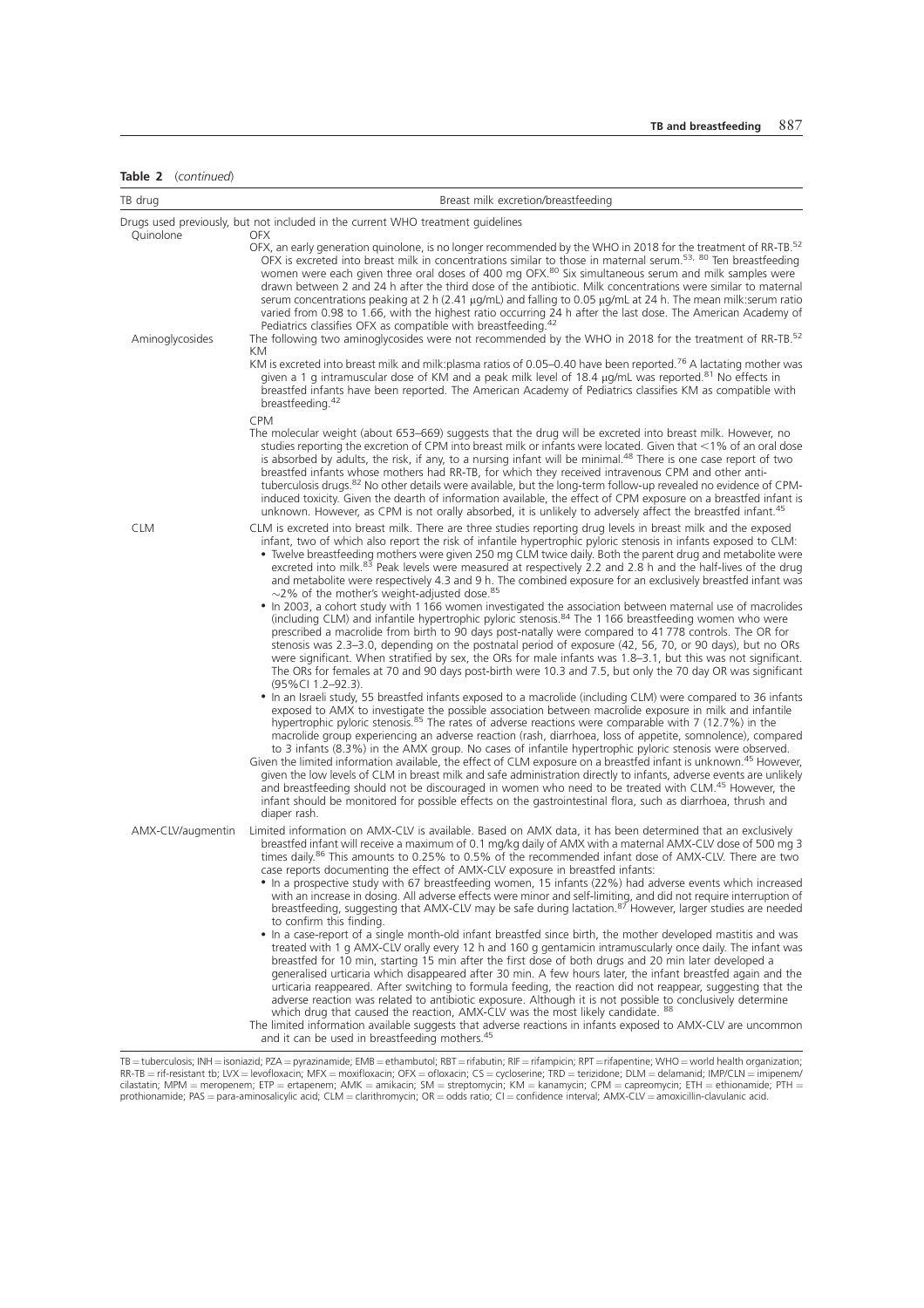though there was clear evidence of HIV transmission in breast milk, women were encouraged to breastfeed because of multiple benefits before widespread access to antiretroviral therapy. One wonders why despite such well-documented benefits and the possibly small risk of exposure to second-line TB drugs in the child, breastfeeding is still discouraged.

Although breastfeeding is recommended for women with DS-TB once they are no longer considered 'infectious', persons with RR-TB may be infectious for a longer period of time, as second-line therapy is less efficacious. This 'uncertainty' is illustrated in the patient scenario, with a resultant increase in the patient's anxieties and fears for her own health and the health of her child. Determining 'infectiousness' in patients with RR-TB is a research priority, not only for lactating women, but also for those infected with RR-TB.

To reduce the chance of transmission in the household and to her infant, Ms Shandu and many other patients with RR-TB were encouraged to wear masks. However, it is uncertain as to which type of mask reduces the risk of TB transmission to the infant in a woman with RR-TB who is still infectious and breastfeeding: 1) an N95 mask worn by the mother; 2) a scarf or piece of cloth wound round the mouth of the mother; or 3) a surgical mask worn by the infant.

Moreover, policy must also be feasible and implementable. To reduce the risk of transmission in the household, Ms Shandu and many other patients with RR-TB are encouraged to wear masks, which are not provided. If the provision of masks to RR-TB patients is not funded, governments either need to find the money to do so or such recommendations amount to 'lip service' that cannot be followed. It cannot be expected that Ms Shandu would find and buy her own masks in the rural area where she lives, and it is possible that the recommendation only increased her anxiety and fears about transmitting RR-TB to her baby. Given that she was on effective therapy, it is uncertain as to whether the recommendation was even necessary.

## Risks and benefits of all second-line TB drugs

A robust analysis of the overall risks and benefits of the second-line TB drugs is therefore vital. Enhanced knowledge regarding the safety and efficacy of second-line TB drugs will improve treatment and pregnancy outcomes and minimise the risk of neonatal RR-TB infection.

## A safety profile of all second-line TB drugs

BDQ is a highly effective medication that has been shown to reduce mortality and is strongly recommended for the treatment of RR-TB.29,30 Even if it is found in breast milk, it is debatable whether women should be denied access to this lifesaving drug. The WHO recommends that drugs with a safety profile that is 'better established' should be used. However, it is unclear which drugs have a better-established safety profile, as most second-line TB drugs have not been formally studied in breastfeeding women. Healthy, non-infectious women are essential for the lives and health of their children and therefore should be given the most robust therapy possible in order to ensure treatment success. A safety profile of all second-line TB drugs is needed.

## The safety of exposing infants to second-line TB treatment through breastfeeding

The effect of second-line TB drug exposure through breast milk on infants and the long-term consequences of this exposure on the quality of life and the physical, emotional, behavioural and cognitive development in children is unknown. Pregnant and lactating women should be included in expanded access programmes to new regimens for RR-TB. Rigorous monitoring of women and infants included in these programmes will provide data on the safety of exposing infants to second-line TB treatment through breastfeeding. In addition, longitudinal cohort studies of children exposed to second-line TB treatment during breastfeeding will provide information on the long-term consequences of this exposure on the quality of life and the physical, emotional, behavioural and cognitive development of these children.

## Optimal dosing of second-line TB drugs in pregnant, postpartum and breastfeeding women is unknown

Very little is known about the concentrations of second-line TB drugs in pregnant woman and how these vary pre- and post-term. Similarly, little is known about the pharmacokinetics of these drugs in breast milk or in breastfed infants. There are some data from case reports and small case series describing drug concentrations of second-line drugs secreted into breast milk, with subsequent infant exposure (Table 2), but these data are limited for old, novel and repurposed second-line TB drugs alike. A better understanding of the effects of pregnancy on the pharmacokinetics of second-line TB drugs will enhance dose optimisation. Determining the concentrations of second-line TB drugs in breastfed infants is important, as therapeutic concentrations could protect the infant, obviating the need for preventive therapy; it should be noted that toxic concentrations could cause harm, and sub-therapeutic concentrations could select for resistance in those infants who develop RR-TB. This information will inform the practice of clinicians managing pregnant women who require second-line TB treatment.

## **CONCLUSIONS**

TB in all its forms is commonly found in women of childbearing age, and there are thousands of TB-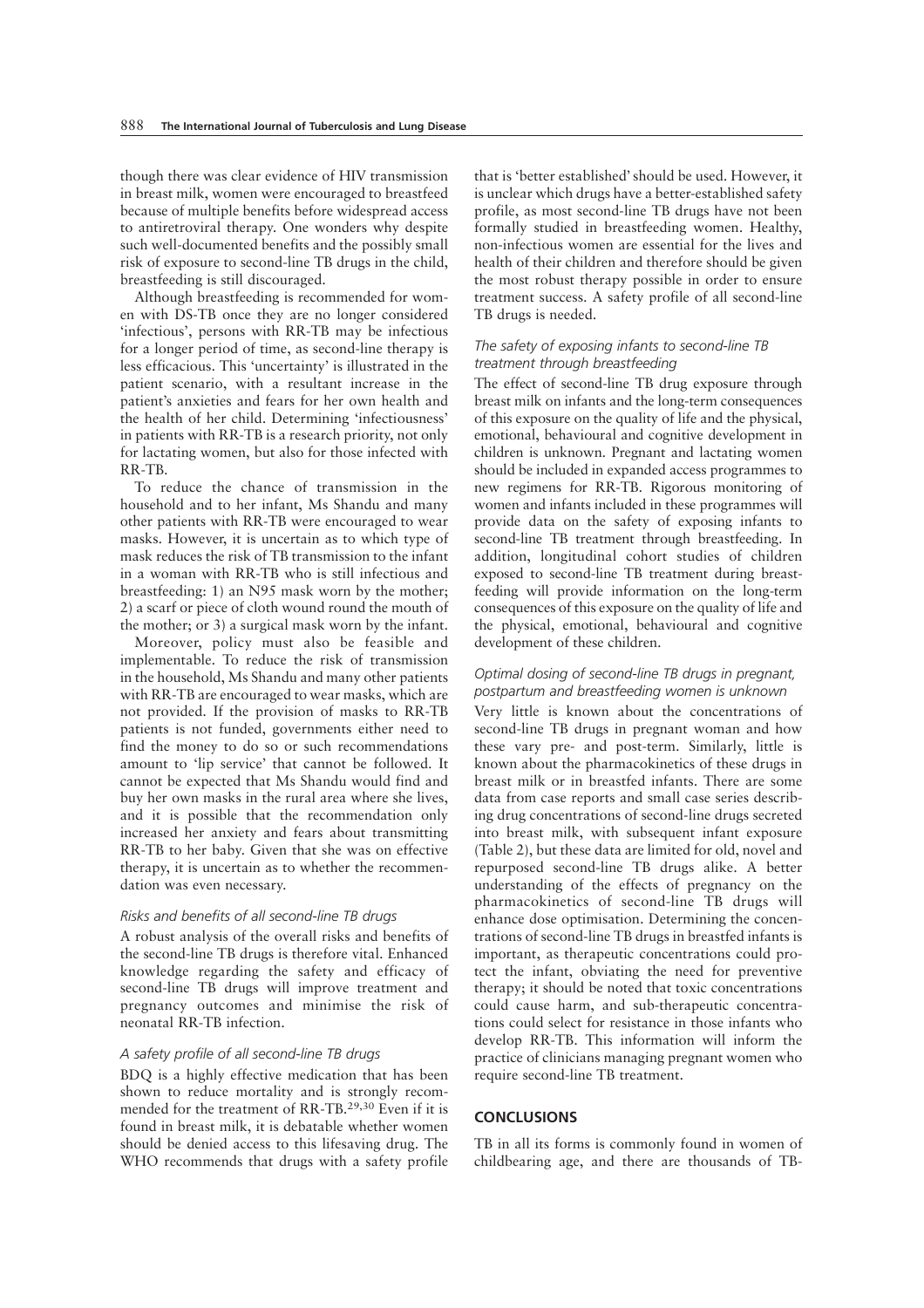affected women each year who must make choices about optimal feeding practices for their children. While the risk of TB transmission through breast milk has not been documented, concerns about airborn transmission of TB during feeding and possible drug exposure for infants receiving breast milk have led to complicated recommendations for nursing mothers, especially regarding women with RR-TB. Current policy recommendations are clear for DS-TB, but confusing and lacking evidence for RR-TB. Further research is clearly needed, but in the meantime, women who are breastfeeding while on TB treatment must be offered compassionate counselling that is mindful of their psychosocial and socio-economic situations. While it can be a challenge to convey the true uncertainty that exists around RR-TB and breastfeeding, offering guidance in a supportive way can help improve the quality of life for both mothers and their infants. Physicians, nurses counsellors and mothers are all partners with a shared goal of providing the best possible nutrition for growing babies. Regardless of what feeding decision is made, the children will need to be followed over time to ensure they are doing well. Participatory conversations in which the concerns and values of all parties can be expressed in a respectful manner will foster the best environment for children and their mothers when their families are facing TB.

#### Acknowledgements

The authors thank W Odendaal for his support with the literature review.

This work was supported by the South African Medical Research Council, Cape Town, South Africa.

The funder had no role in study design; the collection, analysis, and interpretation of data; in the writing of the report; or in the decision to submit the paper for publication. All researchers were independent of funders and sponsors.

Conflicts of interest: none declared.

#### References

- 1 World Health Organization. Global tuberculosis report, 2019. WHO/CDS/TB/2019.15. Geneva, Switzerland: WHO, 2019.
- 2 Mathad J S, Gupta A. Tuberculosis in pregnant and postpartum women: epidemiology, management, and research gaps. Clin Infect Dis 2012; 55: 1532–1549.
- 3 Mnyani C, McIntyre J. Tuberculosis in pregnancy. BJOG 2011; 118: 226–231.
- 4 Grange J, Adhikari M, Ahmed Y, et al. Tuberculosis in association with HIV/AIDS emerges as a major nonobstetric cause of maternal mortality in Sub-Saharan Africa. Int J Gynaecol Obstet 2010; 108: 181–183.
- 5 Sugarman J, Colvin C, Moran A, Oxlade O. Tuberculosis in pregnancy: an estimate of the global burden of disease. Lancet Global Health 2014; 2: e710–e716.
- 6 Ribeiro P, Jacobsen K, Mathers C, Garcia-Moreno C. Priorities for women's health from the Global Burden of Disease study. Int J Gynaecol Obstet 2008; 102: 82–90.
- 7 Aquilina S, Winkelman T. Tuberculosis: a breast-feeding challenge. J Perinat Neonat Nurs 2008; 22: 205–213.
- 8 Gupta A, Hughes M, Garcia-Prats A, McIntire K, Hesseling A. Inclusion of key populations in clinical trials of new

antituberculosis treatments: Current barriers and recommendations for pregnant and lactating women, children, and HIV infected persons. PLoS Med 2019; 16: e1002882.

- 9 Federal Drug Agency. Full prescribing information: SIRTURO. Washington DC, USA: FDA, 2012. https: //www.accessdata. fda.gov/drugsatfda\_docs/label/2012/204384s000lbl.pdf. Accessed June 2019.
- 10 South African National Department of Health. Interim clinical guidance for the implementation of injectable-free regimens for rifampicin resistant tuberculosis in adults, adolescents and children. Pretoria, South Africa; NDoH, 2018. https: // tbsouthafrica.org.za/resources/interim-clinical-guidanceimplementation-injectable-free-regimens-rifampicin-resistant.
- 11 Lawrence R, Lawrence R. Given the benefits of breastfeeding, what contraindications exist? Pediatr Clin N Am 2001; 48: 235–251.
- 12 Mittal H, Das S, Faridi M. Management of newborn infant born to mother suffering from tuberculosis: current recommendations & gaps in knowledge. Indian J Med Res 2014; 140: 32–39.
- 13 Adamczick C, Feiterna-Sperling C, Brinkmann F, et al. S2k-Leitlinie zur Diagnostik, Prävention und Therapie der Tuberkulose im Kindes- und Jugendalter. Pneumologie 2017; 71: 629–680. [German]
- 14 Di Comite A, Esposito S, Villani A, et al. How to manage neonatal tuberculosis. J Perinatol 2016; 36: 80–85.
- 15 Cattamanchi A, Davis J L, Worodria W, et al. Sensitivity and specificity of fluorescence microscopy for diagnosing pulmonary tuberculosis in a high HIV prevalence setting. Int J Tuberc Lung Dis 2009; 13: 1130–1136.
- 16 Pfyffer G E, Wittwer F. Incubation time of mycobacterial cultures: how long is long enough to issue a final negative report to the clinician? J Clin Microbiol 2012; 50: 4188–4189.
- 17 Mishra H, Reeve B, Palmer Z, et al. Xpert MTB/RIF Ultra and Xpert MTB/RIF for diagnosis of tuberculosis in an HIVendemic setting with a high burden of previous tuberculosis: a two-cohort diagnostic accuracy study. Lancet Respir Med 2020; doi.org/10.1016/S2213-600(19)30370-4.
- 18 Dharmadhikari A, Mphahlele M, Venter K, et al. Rapid impact of effective treatment on transmission of multidrug-resistant tuberculosis. Int J Tuberc Lung Dis 2014; 18: 1019–1025.
- 19 Salazar-Austin N, Hoffmann J, Cohn S, et al. Poor obstetric and infant outcomes in human immunodeficiency virus-infected pregnant women with tuberculosis in South Africa: The Tshepiso Study. Clin Infect Dis 2018; 66: 921–929.
- 20 Lienhardt C, Sillah J, Fielding K, et al. Risk factors for tuberculosis infection in children in contact with infectious tuberculosis cases in the Gambia, West Africa Pediatrics 2003; 111: 608–614.
- 21 Kenyon T, Creek T, Laserson K, et al. Risk factors for transmission of Mycobacterium tuberculosis from HIV-infected tuberculosis patients, Botswana. Int J Tuberc Lung Dis 2002; 6: 843–850.
- 22 Seddon J A, Hesseling A C, Godfrey-Faussett P, Fielding K, Schaaf H S. Risk factors for infection and disease in child contacts of multidrug-resistant tuberculosis: a cross-sectional study. BMC Infect Dis 2013; 13: 392.
- 23 Schaberg T, Bauer T, Brinkmann F, et al. S2k-Leitlinie: Tuberkulose im Erwachsenenalter. Pneumologie 2017; 71: 325–397. [German]
- 24 Nahid P, Dorman S, Alipanah N, et al. Official American Thoracic Society/Centers for Disease Control and Prevention/ Infectious Diseases Society of America Clinical Practice Guidelines: treatment of drug-susceptible tuberculosis. Clin Infect Dis 2016; 63: 853–867.
- 25 Nahid P, Dorman SE, Alipanah N, et al. Executive Summary: Official American Thoracic Society/Centers for Disease Control and Prevention/Infectious Diseases Society of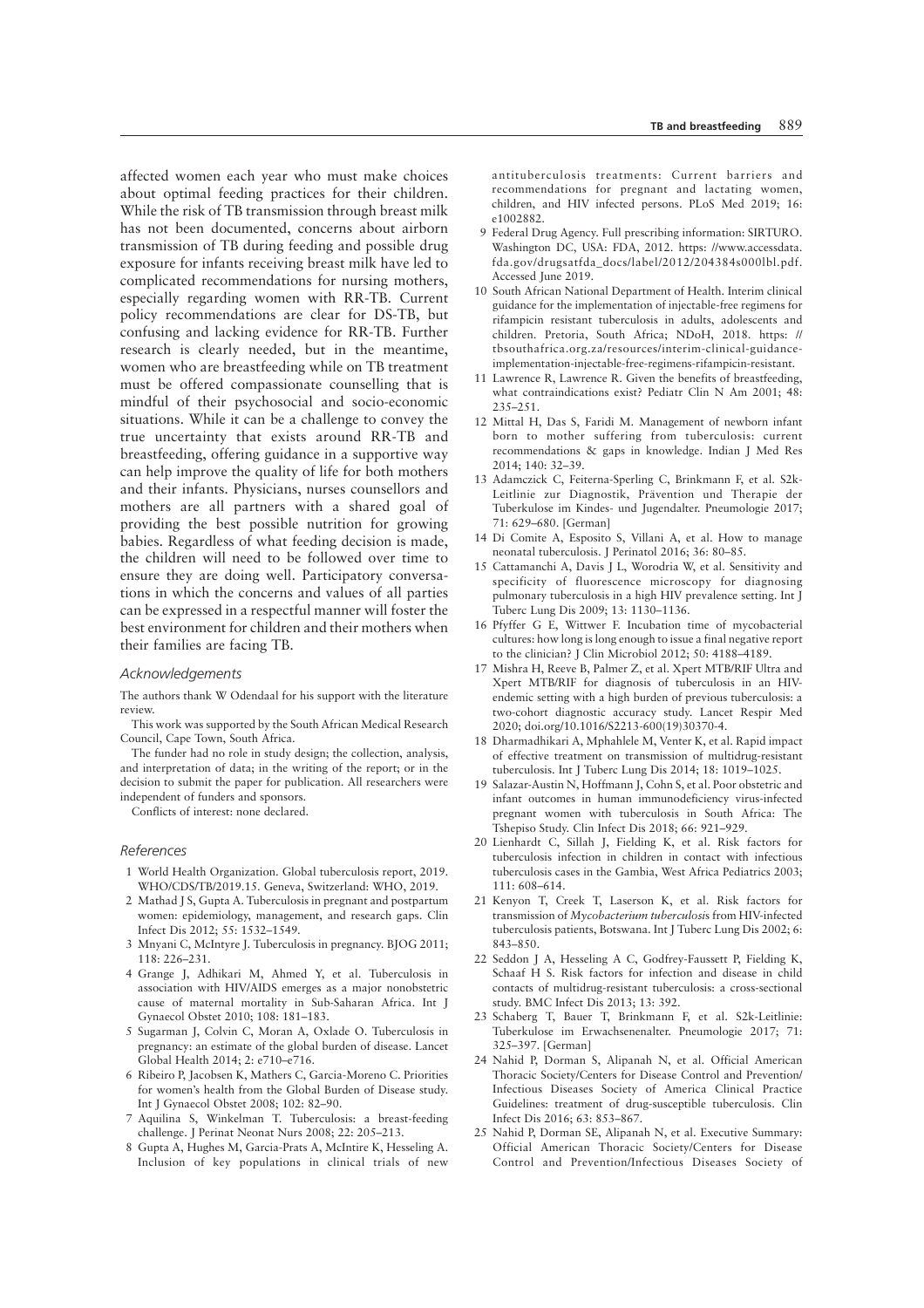America Clinical Practice Guidelines: treatment of drugsusceptible tuberculosis. Clin Infect Dis 2016; 63: 853–867.

- 26 Lim F, Lovering A, Currie A. Linezolid and lactation: measurement of drug levels in breast milk and the nursing infant. J Antimicrob Chemother 2017; 72: 2677–2678.
- 27 Tran J, Montakantikul P. The safety of antituberculosis medications during breastfeeding. J Hum Lact 1998; 14: 337– 340.
- 28 Venkatesan K, Mathur A, Girdhar A, Girdhar B. Excretion of clofazimine in human milk in leprosy patients. Lepr Rev 1997;  $68.742 - 246$
- 29 Mbuagbaw L, Guglielmetti L, Hewison C, et al. Outcomes of bedaquiline treatment in patients with multidrug-resistant tuberculosis. Emerg Infect Dis 2019; 25: 936–943.
- 30 Schnippel K, Ndjeka N, Maartens G, et al. Effect of bedaquiline on mortality in South African patients with drug-resistant tuberculosis: a retrospective cohort study. Lancet Respir Med 2018; 6: 699–706.
- 31 World Health Organization. Treatment of tuberculosis guidelines. 4th ed. Geneva, Switzerland: WHO, 2010. https://apps.who.int/iris/ bitstream/handle/10665/44165/9789241547833\_eng.pdf; jsessionid=B96BED214F727B8351FF31758A2432A9?sequence= 1.
- 32 World Health Organization. Guidance for National Tuberculosis Programmes on the Management of Tuberculosis in Children. 2nd ed. Geneva, Switzerland: WHO, 2014. https://apps.who.int/ iris/bitstream/handle/10665/112360/9789241548748\_eng. pdf?sequence=1.
- 33 World Health Organization. WHO treatment guidelines for multidrug- and rifampicin-resistant tuberculosis, 2018 update. WHO/CDS/TB/2018.15. Geneva, Switzerland: WHO, 2018.
- 34 World Health Organization. Companion handbook to the WHO guidelines for the programmatic management of drugresistant tuberculosis. WHO/HTM/TB/2014.11. Geneva, Switzerland: WHO, 2014.
- 35 Center for Disease Control and Prevention. Tuberculosis in special populations. Atlanta, GA, USA. https://www.cdc.gov/ tb/topic/populations/pregnancy/default.htm Accessed October 2018.
- 36 South African National Department of Health. National tuberculosis management guidelines, 2014. Pretoria, South Africa: NDoH, 2014. http://www.tbonline.info/media/uploads/ documents/ntcp\_adult\_tb-guidelines-27.5.2014.pdf.
- 37 Curry International Tuberculosis Center. Curry International Tuberculosis Center. Drug-resistant tuberculosis: a survival guide for clinicians. 3rd ed. San Francisco, CA, USA: Curry International, 2018. https://www.currytbcenter.ucsf.edu/ products/view/drug-resistant-tuberculosis-survival-guideclinicians-3rd-edition.
- 38 Snider D J, Powell K. Should women taking antituberculosis drugs breast-feed? Arch Intern Med 1984; 144: 589–590.
- 39 Berlin C J, Lee C. Isoniazid and acetylisoniazid disposition in human milk, saliva and plasma. Fed Proc 1979; 38: 426.
- 40 Vorherr H. Drugs excretion in breast milk. Postgrad Med 1974; 56: 97–104.
- 41 Ricci G, Copaitich T. Modalta di eliminazione dili'isoniazide somministrata per via orale attraverso il latte di donna. Rass Clin Ter 1954-5; 209: 53–54. [Italian]
- 42 American Academy of Pediatrics Committee on Drugs. Transfer of drugs and other chemicals into human milk. Pediatrics 2001; 108: 776–789.
- 43 Holdiness M. Antituberculosis drugs and breast-feeding. Arch Intern Med 1984; 144: 1888.
- 44 Keskin N, Yilmaz S. Pregnancy and tuberculosis: to assess tuberculosis cases in pregnancy in a developing region retrospectively and two case reports. Arch Gynecol Obstet 2008; 278: 451–455.
- 45 US National Library of Medicine. Drugs and Lactation Database (LactMed) [Internet]. Bethesda, MD, USA: US

National Library of Medicine: 2006-. https://www.ncbi.nlm. nih.gov/books/NBK547442/ Accessed March 2020.

- 46 Partosch F, Mielke H, Stahlmann R, Gundert-Remy U. Exposure of nursed infants to maternal treatment with ethambutol and rifampicin. Basic Clin Pharmacol Toxicol 2018; 123: 213–220
- 47 Rothstein D M. Rifamycins, alone and in combination. Cold Spring Harb Perspect Med 2016; 6: a027011.
- 48 Briggs G, Freeman R, Yaffe S. Drugs in pregnancy and lactation: a reference guide to fetal and neonatal risk.  $10^{th}$  ed. Philadelphia, PA, USA: Wolters Kluwer Health, 2015.
- 49 Blumberg H, Burman W, Chaisson R, et al. American Thoracic Society/Centers for Disease Control and Prevention/Infectious Diseases Society of America: treatment of tuberculosis. Am J Respir Crit Care Med 2003; 167: 603–662.
- 50 Lenzi E, Santuari S. Preliminary observations on the use of a new semi-synthetic rifamycin derivative in gynecology and obstetrics. Atti Accad Lancisiana Roma 1969; 13: 87–94.
- 51 Peters C, Nienhaus A. Case report—tuberculosis in a health care worker during pregnancy Pneumologie 2008; 62: 695–698.
- 52 World Health Organization. WHO consolidated guidelines on drug-resistant tuberculosis treatment. Geneva, Switzerland: WHO, 2019.
- 53 Ortho-McNeil Pharmaceutical. Product information. Floxin. Raritan, NJ, USA: Ortho-McNeil Pharmaceutical, 2000.
- 54 Gurpinar A, Balkan E, Kilic N, Kiristioglu I, Dogruyol H. The effects of a fluoroquinolone on the growth and development of infants. J Int Med Res 1997; 25: 302–306.
- 55 van den Oever H, Versteegh F, Thewessen E, Vand den Anker J, Mouton J, Neijens H. Ciprofloxacin in preterm neonates: case report and review of the literature. Eur J Pediatr 1998; 157: 843–845.
- 56 Cahill J J, Bailey E, Chien S, Johnson G. Levofloxacin secretion in breast milk: a case report. Pharmacotherapy 2005; 25: 116– 118.
- 57 Janssen Therapeutics. Product information. Sirturo. Beerse, Belgium; Janssen Therapeutics, 2012.
- 58 Rowe H, Felkins K, Cooper S, Hale T. Transfer of linezolid into breast milk. J Hum Lact 2014; 30: 410–412.
- 59 Sagirli O, Onal A, Toker S, Oztunc A. Determination of linezolid in human breast milk by high-performance liquid chromatography with ultraviolet detection. J AOAC Int 2009; 92: 658–662.
- 60 Lim F, Lovering A, Currie A. Linezolid and lactation: Measurement of drug levels in breast milk and the nursing infant. J Antimicrob Chemother 2017; 72: 2677–2678.
- 61 Venkatesan K, Mathur A, Girdhar A, Girdhar B. Excretion of clofazimine in human milk in leprosy patients. Lepr Rev 1997; 68: 242–246.
- 62 Browne S, Hogerzeil L. 'B 663' in the treatment of leprosy. Preliminary report of a pilot trial. Lepr Rev 1962; 33: 6–10.
- 63 Waters M. G 30 320 or B 663—Lampren (Geigy). A working party held at the Royal Garden Hotel London, September 1968. Lepr Rev 1969; 1: 21–47.
- 64 Ozturk Z, Tatliparmak A. Leprosy treatment during pregnancy and breastfeeding: a case report and brief review of literature. Dermatol Ther 2017; 30: e12414.
- 65 Morton R, McKenna M, Charles E. Studies on the absorption, diffusion, and excretion of cycloserine. Antibiot Annu 1955– 1956; 3: 169–172.
- 66 Matsuda S, Suzuki M, Oh K, et al. Pharmacokinetic and clinical studies on imipenem/cilastatin sodium in the perinatal period. Jpn J Antibiot 1988; 11: 1731–1741.
- 67 Sauberan J, Bradley J, Blumer J, Stellwagen L. Transmission of meropenem in breast milk. Pediatr Infect Dis J 2012; 31: 832– 834.
- 68 Festini F, Ciuti R, Repetto T ea. Safety of breast-feeding during an IV tobramycin course for infants of CF women (abstract). Pediatr Pulmonol Suppl 2004; 27: 288–289.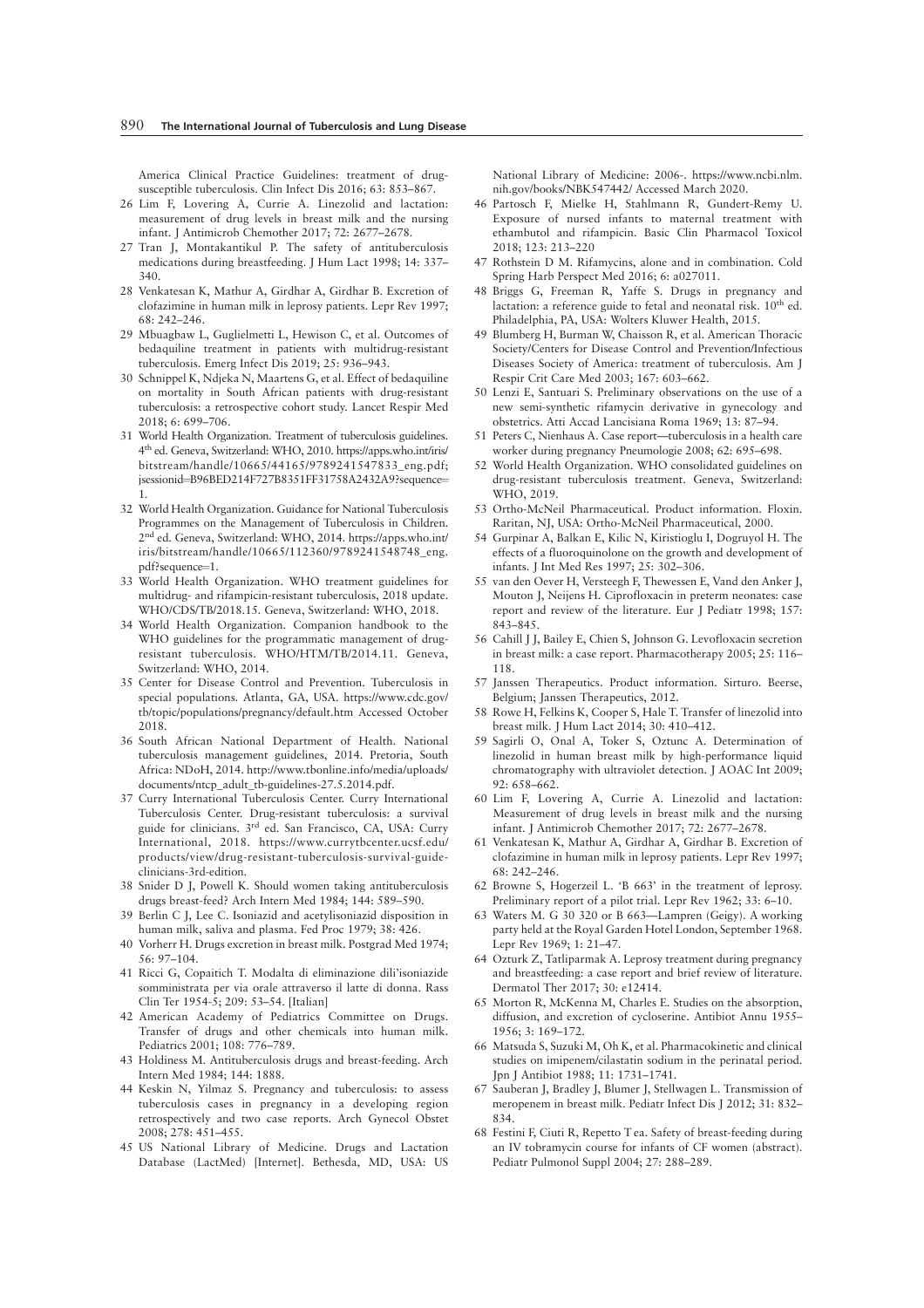- 69 APP Pharmaceuticals. Product information. Meropenem. Los Angeles, CA, USA: APP Pharmaceuticals, 2013.
- 70 Food & Drug Administration. Center for Drug Evaluation and Research. Clinical pharmacology and biopharmaceutics reviews. NDA 21-337. Silver Spring, MD, USA: FDA, 2008: pp 37–40.
- 71 Davidson P. Managing tuberculosis during pregnancy. Lancet 1995; 346: 199–200.
- 72 Robinson C, Rose N C. Tuberculosis: current implications and management in obstetrics. Obstet Gynecol Surv 1996; 51: 115– 124.
- 73 Matsuda C, Mori C, Maruno M, Shiwakura T. A study of amikacin in the obstetrics field. Jpn J Antibiot 1974; 27: 633– 636.
- 74 Yuasa M. A study of amikacin in obstetrics and gynecology. Jpn J Antibiot 1974; 27: 377–381.
- 75 Matsuda S. Transfer of antibiotics into maternal milk. Biol Res Pregnancy Perinatol 1984; 5: 57–60.
- 76 Wilson J. Milk/plasma ratios and contraindicated drugs. In: Wilson JT, ed. Drugs in breast milk. Balgowlah, NSW, Australia: ADIS Press, 1981.
- 77 Rudneva N. Effect of penicillin and streptomycin on lactation in parturients. Akush Ginekol (Mosk) 1967; 43: 48–52.
- 78 Drobac P C, del Castillo H, Sweetland A, et al. Treatment of multidrug-resistant tuberculosis during pregnancy: long-term follow-up of 6 children with intrauterine exposure to secondline agents. Clin Infect Dis 2005; 40: 1689–1692.
- 79 Holdiness M. Antituberculosis drugs and breast-feeding. Letter. Arch Intern Med 1984; 144: 1888.
- 80 Giamarellou H, Kolokythas E, Petrikkos G, Gazis J, Aravantinos D, Sfikakis P. Pharmacokinetics of three newer quinolones in pregnant and lactating women. Am J Med Qual 1989; 87: 49S–51S.
- 81 O'Brien T. Excretion of drugs in human milk. Am J Hosp Pharm 1974; 31: 844–854.
- 82 Shin S, Pasechnikov A, Gelmanova I, et al. Treatment outcomes in an integrated civilian and prison MDR-TB treatment program in Russia. Int J Tuberc Lung Dis 2006; 10: 402–408.
- 83 Sedimayr T, Peters F, Raasch W, Kees F. Clarithromycin, a new macrolide antibiotic: effectiveness in puerperal infections and pharmacokinetics in breast milk. Geburtshilfe Frauenheilkd 1993; 53: 488–491.
- 84 Sorensen H, Skriver M, Pedersen L, Larsen H, Ebbesen F, Schonheyder H. Risk of infantile hypertrophic pyloric stenosis after maternal postnatal use of macrolides. Scand J Infect Dis 2003; 35: 104–106.
- 85 Goldstein L, Berlin M, Tsur L, Bortnik O, Binyamini L, Berkovitch M. The safety of macrolides during lactation. Breastfeed Med 2009; 4: 157–200.
- 86 Kafetzis D, Siafas C, Georgakopoulos P, Papadatos C. Passage of cephalosporins and amoxicillin into the breast milk. Acta Paediatr Scand 1981; 70: 285–288.
- 87 Benyamini L, Merlob P, Stahl B, et al. The safety of amoxicillin/ clavulanic acid and cefuroxime during lactation. Ther Drug Monit 2005; 27: 499–502.
- 88 Cherif F, El Aidli S, Kastalli S. Drug induced urticaria via breastfeeding. Abstract 203. Fundam Clin Pharmaco 2009; 23: 37.